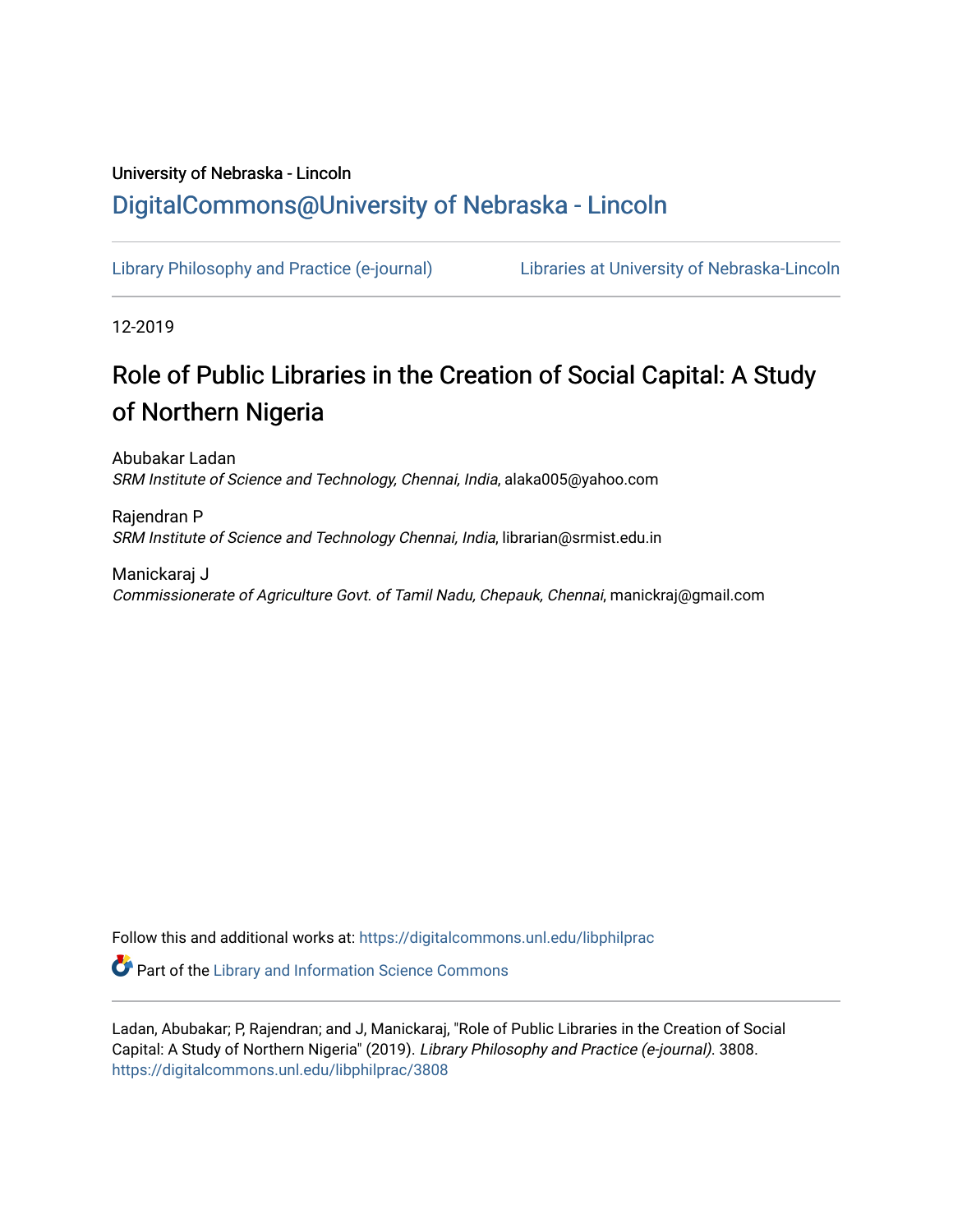#### **Role of Public Libraries in the Creation of Social Capital: A Study of Northern Nigeria**

#### **Abubakar Ladan**

Senior Librarian Umaru Musa Yar'adua University, Katsina Full Time Research Scholar Department of Library and Information Science SRM Institute of Science and Technology Tamil Nadu, India Email: [alaka005@yahoo.com](mailto:alaka005@yahoo.com)

**Dr.P.Rajendran** University Librarian & Research Supervisor SRM Institute of Science and Technology Tamil Nadu, India

Email: [librarian@srmist.edu.in](mailto:librarian@srmist.edu.in)

#### **Dr.J.Manickaraj**

Film Librarian Commissionerate of Agriculture Govt. of Tamil Nadu, Chepauk, Chennai 600 005 Email[: manickraj@gmail.com](mailto:manickraj@gmail.com)

#### **ABSTRACT**

*Public Libraries play a vital role in the creation and bridging Social Capital. They offer a space for education, socialization and debate, which are open to the members of the society. This paper presents an overview of public libraries in Nigeria and their role, the challenges associated with the activities and programs of Nigerian Public Libraries in the creation of Social Capital. A total of 59 Public Libraries working in 12 State of Library Boards of Northern Nigeria and Federal Capital Abuja has been considered for the pilot study. The analysis has been done by frequency distribution, percentage and cluster analysis. Based on the results of the study, a few suggestions and solutions to overcome the problems in the creation of Social Capital have been listed. This paper is a pilot study of the Doctoral programme by the first author.*

**Keywords:** Public Library, Social Capital, Northern Nigeria, Survey.

#### **1. Introduction**

Public Libraries have been recognized as universalistic trusted centres where people, irrespective of their gender, age, religion etc. fulfilled their educational, political, economic and cultural needs. They enable the immediate community they serve to fulfil their needs through the provision of various types of services and programs that bound the community and make them fill together. The public library is the local gateway to knowledge, and provides a basic condition for lifelong learning, independent decision-making and cultural development of the individual and social groups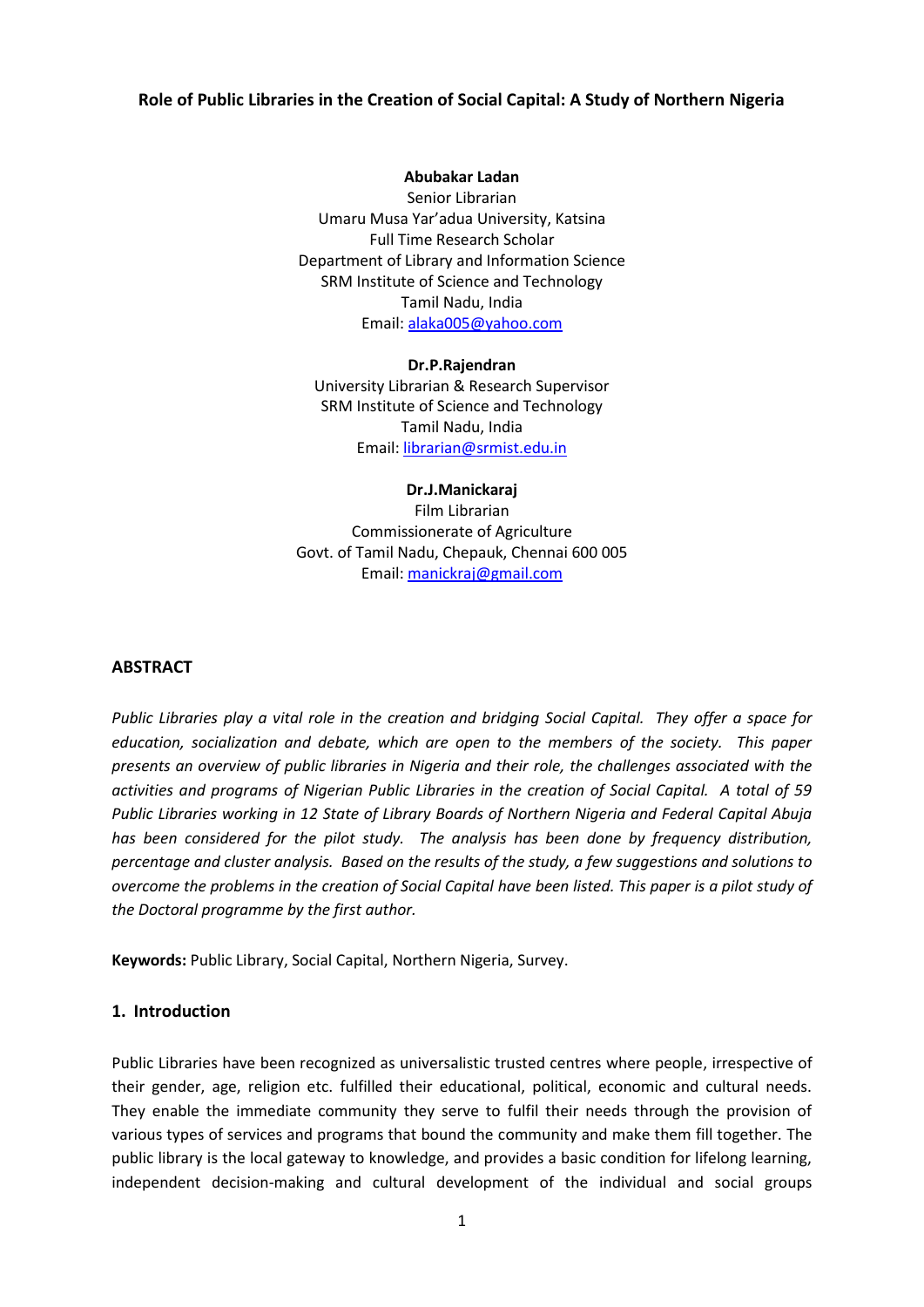(IFLA/UNESCO, 1994). Today the role of public libraries are changing, they do not only bridging between people and knowledge, but also between people and community by providing spaces for facilitating social activities. For example, they provide spaces for community activities and social interactions; they also generate social capital formation through community participation (Johnson, 2010). The importance of public libraries in the creation of social capital is obvious. Public libraries have been described as producers of trust and social capital as they offer universal access to information services, treat all patrons equally, and provide a meeting place available to everyone (Varheim, 2014).

#### **2. Geographical Zones and Public Library System in Nigeria**

Table 1 presents the Geographical Zones and public libraries in Nigeria. There are six zones with 37 states including FCT Abuja covering south and north Nigeria. The data in table 1 provides the quantum of libraries in Nigeria comprising of one FCT Abuja National library (Headquarters), 37 State Public Libraries, 253 Branches of State Public Libraries and 25 Branches of National Libraries. Altogether 316 public libraries are functioning in Nigeria. Since the study is concentrated on Northern Nigeria.

|                                     |                  | No. of State Public | No. of Branches of                        | <b>No. of Branches</b>       |                |
|-------------------------------------|------------------|---------------------|-------------------------------------------|------------------------------|----------------|
| Geopolitical<br><b>Zones</b>        | <b>States in</b> | <b>Libraries</b>    | <b>State Public Libraries</b>             | of National                  | <b>Total</b>   |
|                                     | <b>Nigeria</b>   | <b>Headquarters</b> | in LGAs*                                  | <b>Libraries</b>             |                |
|                                     |                  |                     | FCT Abuja National library (Headquarters) |                              | $\mathbf{1}$   |
|                                     | <b>Benue</b>     | 1                   | 8                                         | $\mathbf{1}$                 | 10             |
|                                     | Kogi             | $\mathbf{1}$        | 3                                         | $\overline{\phantom{0}}$     | 4              |
| North Central                       | Kwara            | $\mathbf{1}$        |                                           | $\mathbf{1}$                 | $\overline{2}$ |
|                                     | Nassarawa        | $\mathbf{1}$        | $\overline{2}$                            | $\mathbf{1}$                 | $\overline{4}$ |
|                                     | Niger            | $\mathbf{1}$        | $\overline{\phantom{0}}$                  | $\mathbf{1}$                 | $\overline{2}$ |
|                                     | Plateau          | 1                   | $\overline{2}$                            | $\mathbf{1}$                 | 4              |
|                                     | FCT Abuja        | $\mathbf{1}$        | 3                                         | $\mathbf{1}$                 | 5              |
|                                     | Adamawa          | 1                   | 3                                         | $\mathbf{1}$                 | $\overline{5}$ |
| <b>North East</b>                   | <b>Bauchi</b>    | $\mathbf{1}$        | $\mathbf{1}$                              | $\mathbf{1}$                 | 3              |
|                                     | Gombe            | $\mathbf{1}$        | 11                                        | $\mathbf{1}$                 | 13             |
|                                     | Yobe             | $\mathbf{1}$        | 11                                        | $\mathbf{1}$                 | 13             |
|                                     | Taraba           | $\mathbf{1}$        | 1                                         | $\mathbf{1}$                 | 3              |
|                                     | Borno            | $\mathbf{1}$        | 8                                         | $\overline{\phantom{0}}$     | 9              |
|                                     | Jigawa           | $\mathbf{1}$        | 14                                        | $\overline{a}$               | 15             |
|                                     | Kaduna           | $\mathbf{1}$        | 9                                         | $\mathbf{1}$                 | 11             |
|                                     | Kano             | $\mathbf{1}$        | 18                                        | $\mathbf{1}$                 | 20             |
| North West                          | Katsina          | $\mathbf{1}$        | 22                                        | $\mathbf{1}$                 | 24             |
|                                     | Kebbi            | $\mathbf{1}$        | 5                                         | $\overline{\phantom{0}}$     | 6              |
|                                     | Sokoto           | $\mathbf{1}$        | $\overline{\phantom{0}}$                  | $\mathbf{1}$                 | $\overline{2}$ |
|                                     | Zamfara          | $\mathbf{1}$        | $\mathbf{1}$                              | $\overline{\phantom{a}}$     | $\overline{2}$ |
| Total libraries in Northern Nigeria |                  | 20                  | 122                                       | 15                           | 157            |
|                                     | Abia             | 1                   | 11                                        | $\mathbf{1}$                 | 13             |
|                                     | Anambra          | $\mathbf{1}$        | 10                                        | $\overline{\phantom{a}}$     | 11             |
| South East                          | Ebonyi           | $\mathbf{1}$        | $\overline{2}$                            | $\qquad \qquad \blacksquare$ | 3              |
|                                     | Enugu            | $\mathbf{1}$        | 4                                         | $\mathbf{1}$                 | 6              |
|                                     | lmo              | 1                   | 10                                        | $\mathbf{1}$                 | 12             |
| South West                          | Lagos            | $\mathbf{1}$        | 11                                        | $\mathbf{1}$                 | 13             |

#### **Table 1: Geographical Zones and Public library System in Nigeria**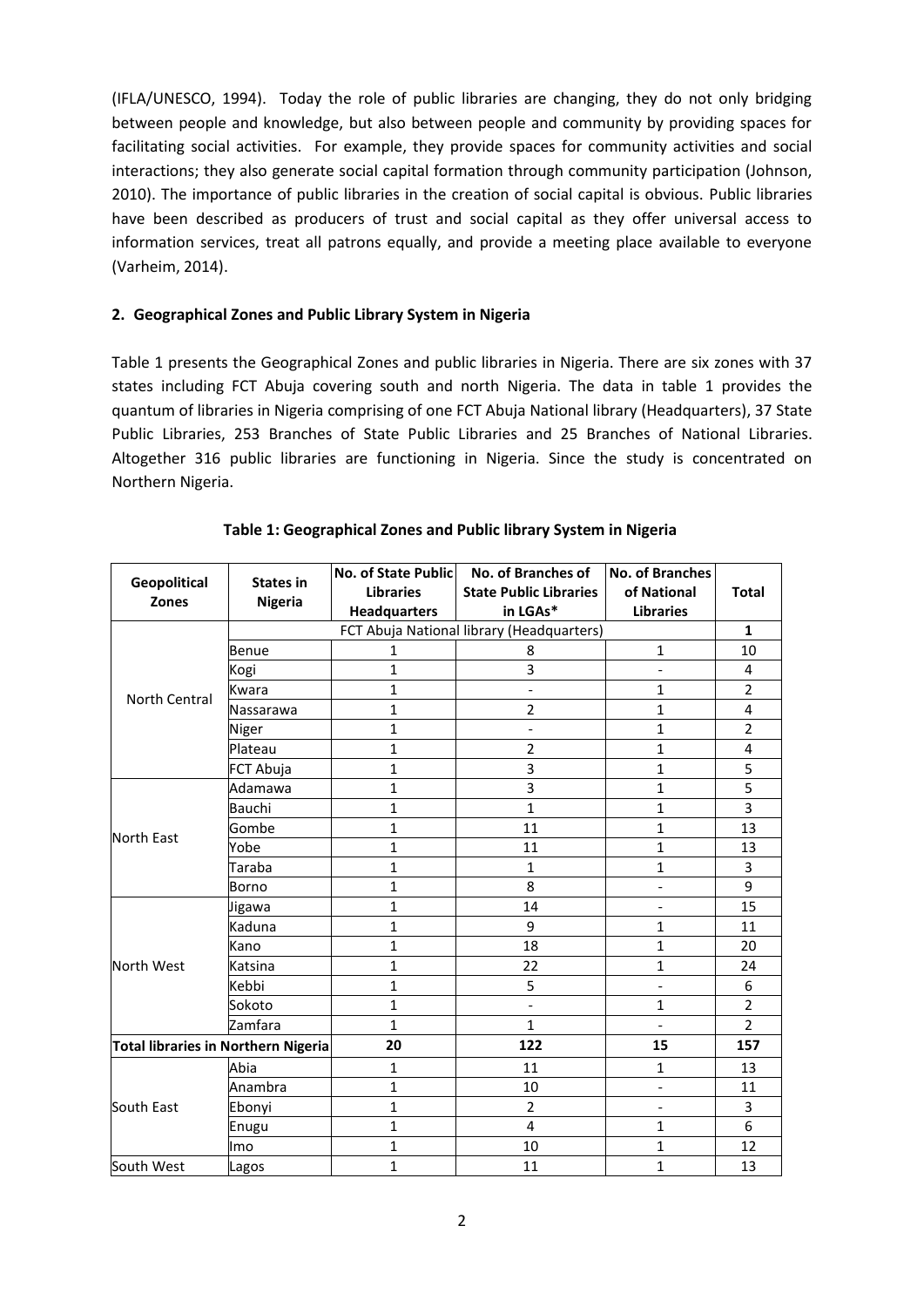|                                     | Oyo                 |    | 4   |    | 6   |
|-------------------------------------|---------------------|----|-----|----|-----|
|                                     | Akwa Ibom           |    | 4   |    | 5   |
|                                     | <b>Bayelsa</b>      |    |     |    |     |
|                                     | <b>Cross Rivers</b> |    |     |    | 4   |
| South-South                         | <b>Rivers</b>       |    | 3   |    |     |
|                                     | Delta               |    | 26  |    | 27  |
|                                     | Edo                 |    | 23  |    | 25  |
| Total libraries in Southern Nigeria |                     | 17 | 131 | 10 | 158 |
| Grand Total of Libraries in Nigeria |                     | 37 | 253 | 25 | 316 |

Sources: Librarians' Registration Council of Nigeria (2015) \*LGAs= Local Government Areas

The data in table 1 reveals that for Northern Nigeria the quantum of libraries are 157, out of which 20 are state public libraries , 122 are branches of state public libraries and 15 branches of National libraries. Altogether 157 public libraries are functioning in Northern Nigeria.

Since the study is concentrated on Northern Nigeria, the pilot study was confined to this geopolitical territory. Accordingly the data in table 2 presents an overview of the libraries selected for pilot study.

| <b>Geopolitical</b><br><b>Zones</b> | <b>States in</b><br><b>Nigeria</b> | <b>Libraries</b><br><b>Headquarters</b>   | No. of State Public No. of Branches of No. of Branches<br><b>State Public</b><br><b>Libraries in LGAs</b> | of National<br><b>Libraries</b> | <b>Total</b>   |
|-------------------------------------|------------------------------------|-------------------------------------------|-----------------------------------------------------------------------------------------------------------|---------------------------------|----------------|
|                                     |                                    | FCT Abuja National library (Headquarters) |                                                                                                           |                                 |                |
|                                     | Benue                              |                                           | 3                                                                                                         | 1                               | 5              |
| North Central                       | Kogi                               |                                           | 2                                                                                                         |                                 | $\overline{2}$ |
|                                     | Nassarawa                          |                                           |                                                                                                           | 1                               | 3              |
|                                     | FCT Abuja                          |                                           |                                                                                                           |                                 | 3              |
|                                     | Adamawa                            |                                           |                                                                                                           |                                 | 3              |
| North East                          | Gombe                              |                                           | 5                                                                                                         | 1                               | 7              |
|                                     | Yobe                               |                                           | 5                                                                                                         |                                 | 6              |
|                                     | Borno                              |                                           | 2                                                                                                         |                                 | 3              |
|                                     | Jigawa                             |                                           | 4                                                                                                         |                                 | 5              |
| North West                          | Kaduna                             |                                           | 3                                                                                                         |                                 | 5              |
|                                     | Kano                               |                                           | 5                                                                                                         |                                 | 7              |
|                                     | Katsina                            |                                           | 5                                                                                                         |                                 |                |
| Total                               |                                    | 12                                        | 37                                                                                                        | 9                               | 59             |

**Table 2 Zone wise Distribution of Public Libraries in Northern Nigeria**

#### **3. Social Capital**

The concept of social capital emerged in 1993, with the publication of the book 'Making Democracy Work' by Robert Putnam won a great recognition. Putnam (2000) mentions that the term social capital was first used in 1916 in an article by L.J.Hanifam (1916). Social capital refers to links between people in society "networks, norms and trust" (Putnam,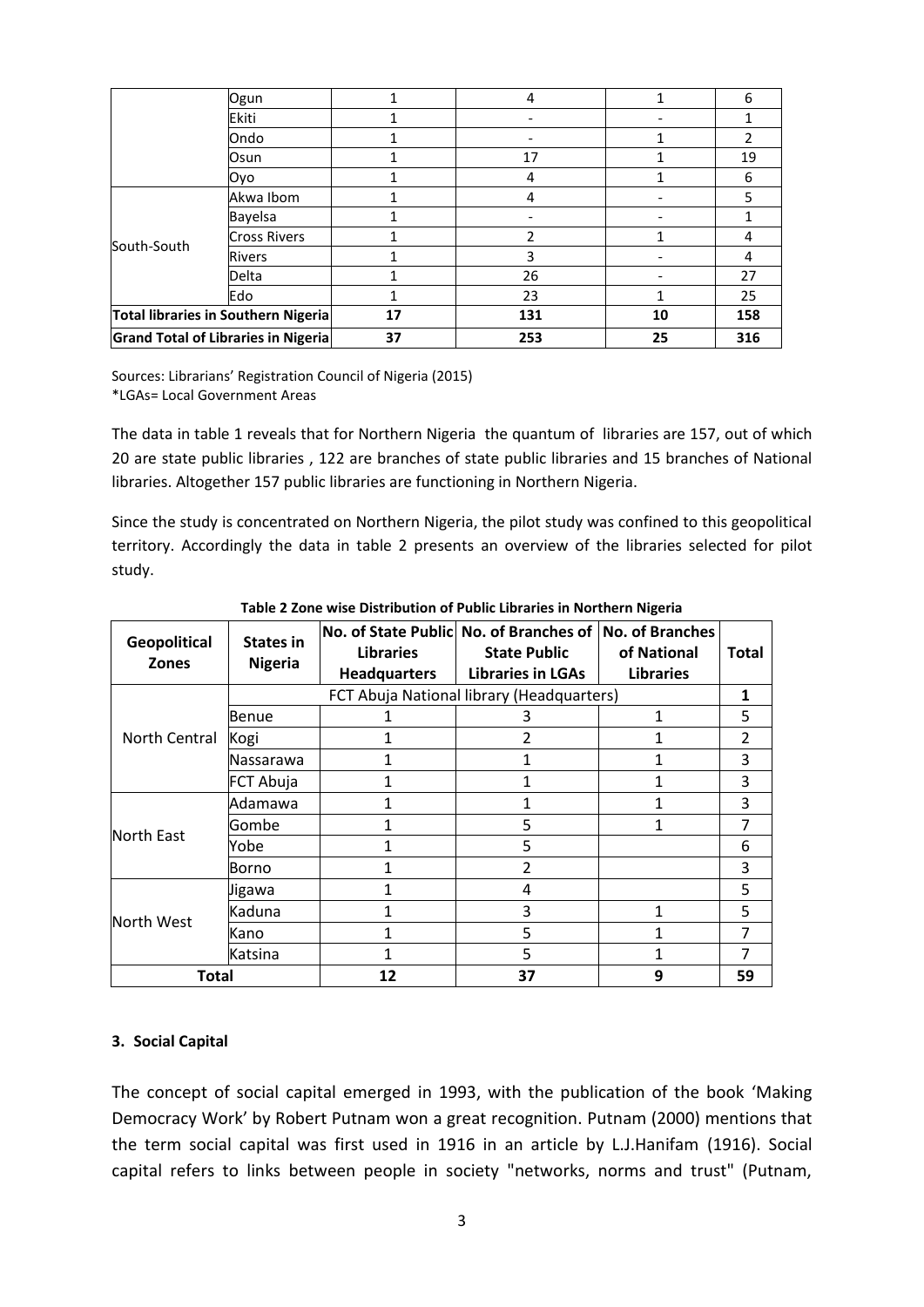1996) which produce positive outcomes for the community as a whole**.** Social Capital is a strong predictor of individual health and human well – being. In the literature search it was found that public institutions, in this context public libraries, have greater roles for the creation of Social Capital. It is more associated with positive societal development. Although the concept of social capital can be traced back to 1916, in the past 10 years social capital theory has been linked increasingly to the public library (Miller, 2014). Social capital according to Putnam (2000) refers to the connection between individuals as norms of reciprocity and social trust that facilitate co-ordination and cooperation for mutual benefit. It acts as the glue that holds the social fabric of contemporary social together. The emergence of libraries and social capital is one of the dynamic changes of library and information science profession which attracts researchers to find out whether public libraries are developers of social capital (Ferguson, 2012). It is accumulated as an additional product of these interactions that contribute to the community or social group who realize that access to information, such as a library, increases their operability within the larger society. On the other hand, these spaces provide social capital that possibly contributes to the unification of the social fabric, even if they are not registered or recognized.

#### **4. Literature Review**

Researchers in library and Information Science believe that public institutions such as hospitals, shopping malls, schools and public libraries generate social capital and trust in most people (Varheim, 2008 and 2009). Ladan, Rajendran and Auyo (2019) have traced the historical development in Public Library System and Services in Nigeria, and analyzed the barriers of public libraries and visualized the future of public libraries in Nigeria. Nwofor and Ilorah (2015) surveyed the public libraries in Nigeria as an indispensable instrument and as an agent of social and political transformation in Anambra State. The authors revealed that public libraries will serve as catalyst and dynamic force for pervasive and complete cultural and political revolution capable of nurturing the psychosocial and political new dawn of individuals, the clan, the community and the entire nation. The paucity of funds, inadequate manpower development, and high rate of illiteracy, lack of basic infrastructure, inadequate policy formulation/implementation and socio-cultural factors were highlighted as hindrances to the success of public libraries. Miller (2014) stated that public libraries in Edinburgh and Copenhagen facilitate the creation of social capital by providing a public sphere, promoting culture, providing space for groups; being a third place; being welcoming; treating people equally; and up skilling the community. Griffis and Johnson (2013) reported the qualitative findings of a three-year study of public libraries and social capital conducted in Ontario, Canada. The study sought to establish whether library use was related to levels of social capital. It was found that while rural libraries have high potential to create social capital, the overlap of social networks in rural communities renders the library's influence redundant.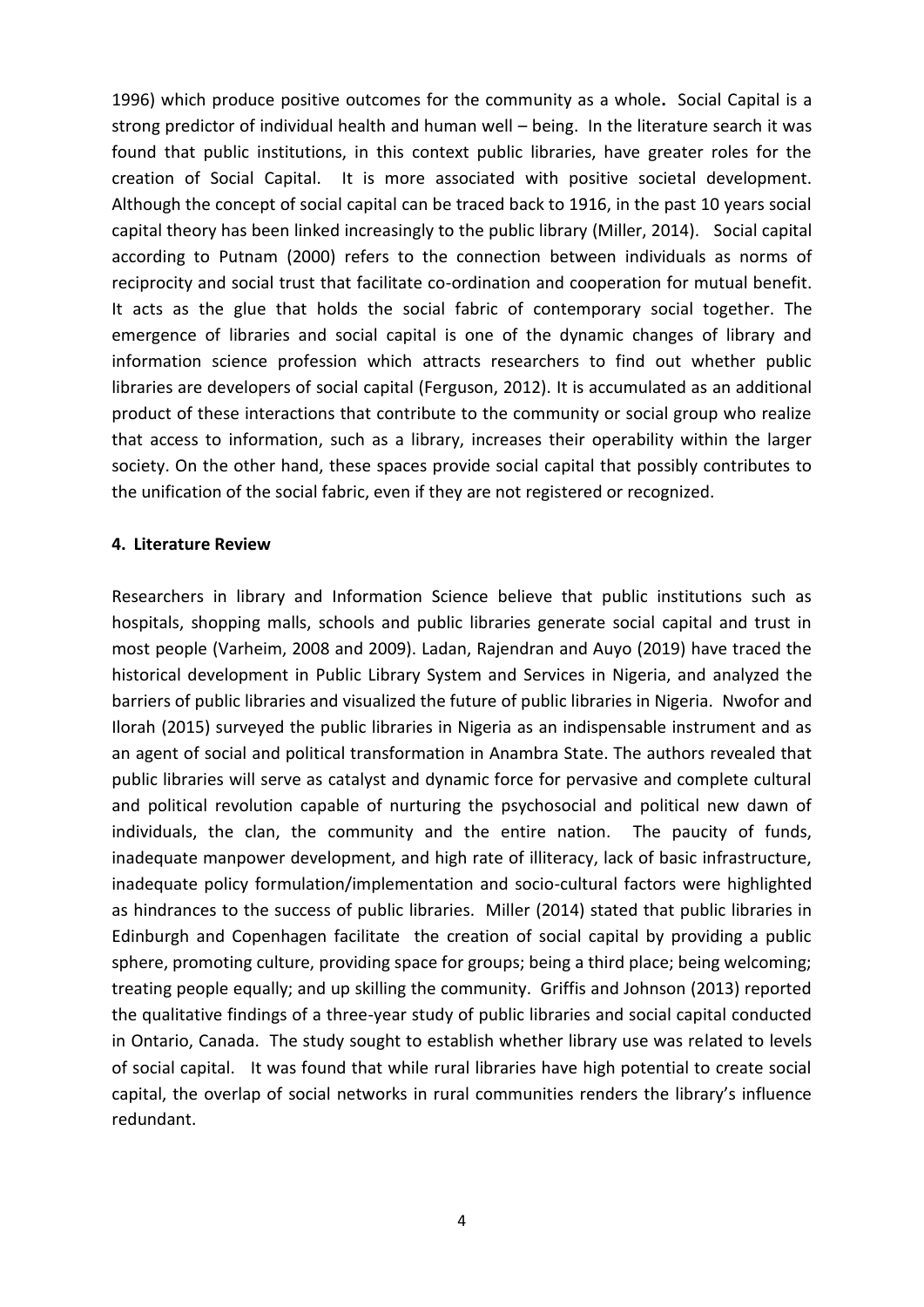While Ferguson (2012) identified main strategies in which public libraries contribute to the generation of social capital as community outreach to remote communities and hospitalized people. On the other hand Kerry et al (2004) stated that outreach library services to rural communities in England provide impact in social inclusion and generate social capital by linking several rural communities together. Lucky, Umeji and Obue (2014) identified the challenges associated with the use of ICT facilities in public libraries of Nigeria. Many Nigerian public libraries which are out-dated have been able to procure information communication technologies to its services. Abubakar (2013) discussed the strategies roles of public libraries in Nigeria in poverty alleviation programs and examined the strategic roles of the public libraries in reducing the rate of poverty in Nigeria. The author provided suggestions that can be by public libraries in Nigeria to contribute in the poverty eradication programs.

Varheim (2014, 2009, 2008, 2007 a & b) has conducted an extensive research on the role of public libraries in the creation of social capital states that libraries provide a relevant case for studying the mechanism that generate social trust and social capital. Further argues why studies on public libraries, regarding their possible contribution in creating social capital, are important for social capital research in general, and are important for library practice in particular. Building on the latest theoretical developments and empirical findings of social capital research, the role of the public library as a potential creator of social capital was highlighted. The author strongly believes that librarians and public libraries create social capital and trust in most people. From the point of view of social capital theory, public libraries are interesting cases because libraries are both universalistic institutions and social meeting places. Public libraries have been described as producers of trust and social capital as they offer universal access to information services, treat all patrons equally, and provide a meeting place available to everyone. Library participation in voluntary activities or working with voluntary associations and promotion at local events is another mechanism public library can use to promote trust and generate social capital. Finally emphasize the significance of institutions in generating social capital. Theoretical perspectives on social capital will undoubtedly benefit the study of social capital's creation in and by the library.

All these studies have empathetically established the role of public libraries in the creation of social capital. But there are no studies reported on this area in the context of public libraries in Nigeria. Hence this study reported in this paper bridges the gap.

#### 5. **Need for the Study**

The role of public library is changing from a place to go for reading books and other information resources to the place for meeting people, interactions and other social activities. The role of public libraries in the creation of social capital is the field that attracts researcher in Library and Information Science (LIS) especially in European countries. Despite the number of researches in public library and social capital, still the literature is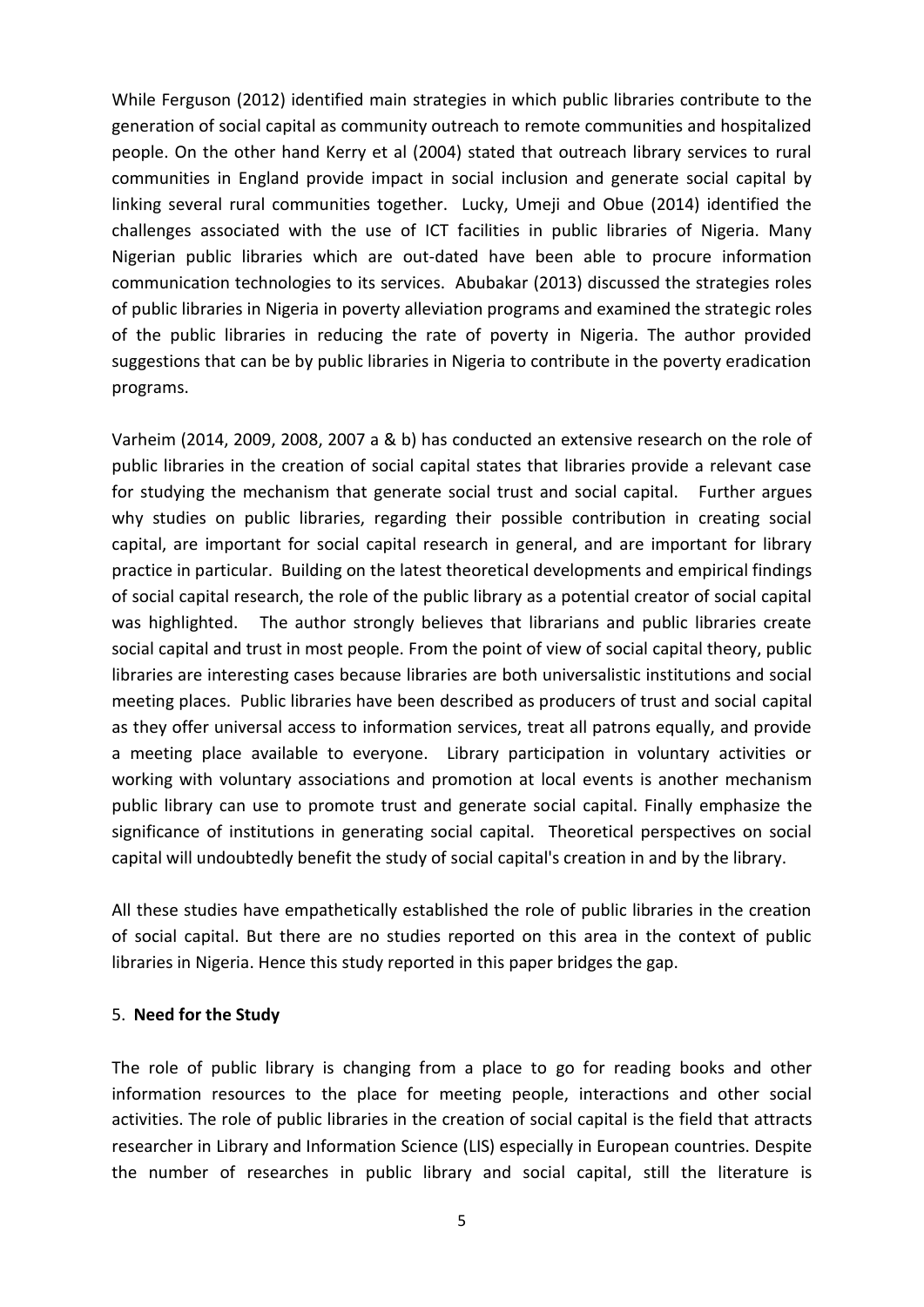inadequate, "not much is known about whether and how libraries contribute to creating social capital" (Varheim, 2007) especially with regard to the role of public libraries in Africa in the creation of social capital. Studies in this area for public libraries are still beginning. This motivated the researcher to examine the role of public libraries in the creation of social capital, in the context of Northern Nigeria.

# 6. **Scope and Methodology**

The scope for this pilot study comprising of 59 state libraries of Northern Nigeria and Federal Capital Abuja. The research design of this study was survey method using questionnaire. A questionnaire was designed based on the research objectives to collect the data from the 12 States of Northern Nigeria and Federal Capital Abuja Library.

# **7. Objectives**

This study has been conducted with the following objectives:

- To examine the concept of social capital and its relation to Public Library System
- To present the state-of-the-art of public libraries in Northern Nigeria
- To examine the role and strategies for the creation of social capital by public libraries in Northern Nigeria
- To ascertain the challenges associated with the activities and programs of public libraries in the creation of Social Capital
- To provide the solutions to overcome the problems in the creation of the social capital.

## **8. Analysis and Discussion**

In this pilot study a total of 59 Public Librarians working in the 12 State Libraries of Northern Nigeria and Federal Capital Abuja, were considered. The data in Table 3 provides the distribution of the respondents based on the geopolitical zones in Northern Nigeria, and the background information of the respondent librarians which shows that more than 3/4<sup>th</sup> of the respondents are male librarians. About 52.5% are in the age group between 42 and 60 years, followed by 40.7% fall between 34 and 41 years. From this analysis it is interpreted that, the library staff under study are having considerable years of experience and hence their responses are based on their experience in the respective public libraries. Regarding qualifications of the respondents it was found that, only a meagre percent (18.6%) do possess Master's degree in the Library and Information Science. On the other hand, nearly half of the respondents (47.5%) possess Bachelor's Degree in Library and Information Science. About  $1/3^{rd}$  of the respondents possess Diploma in Library and Information Science.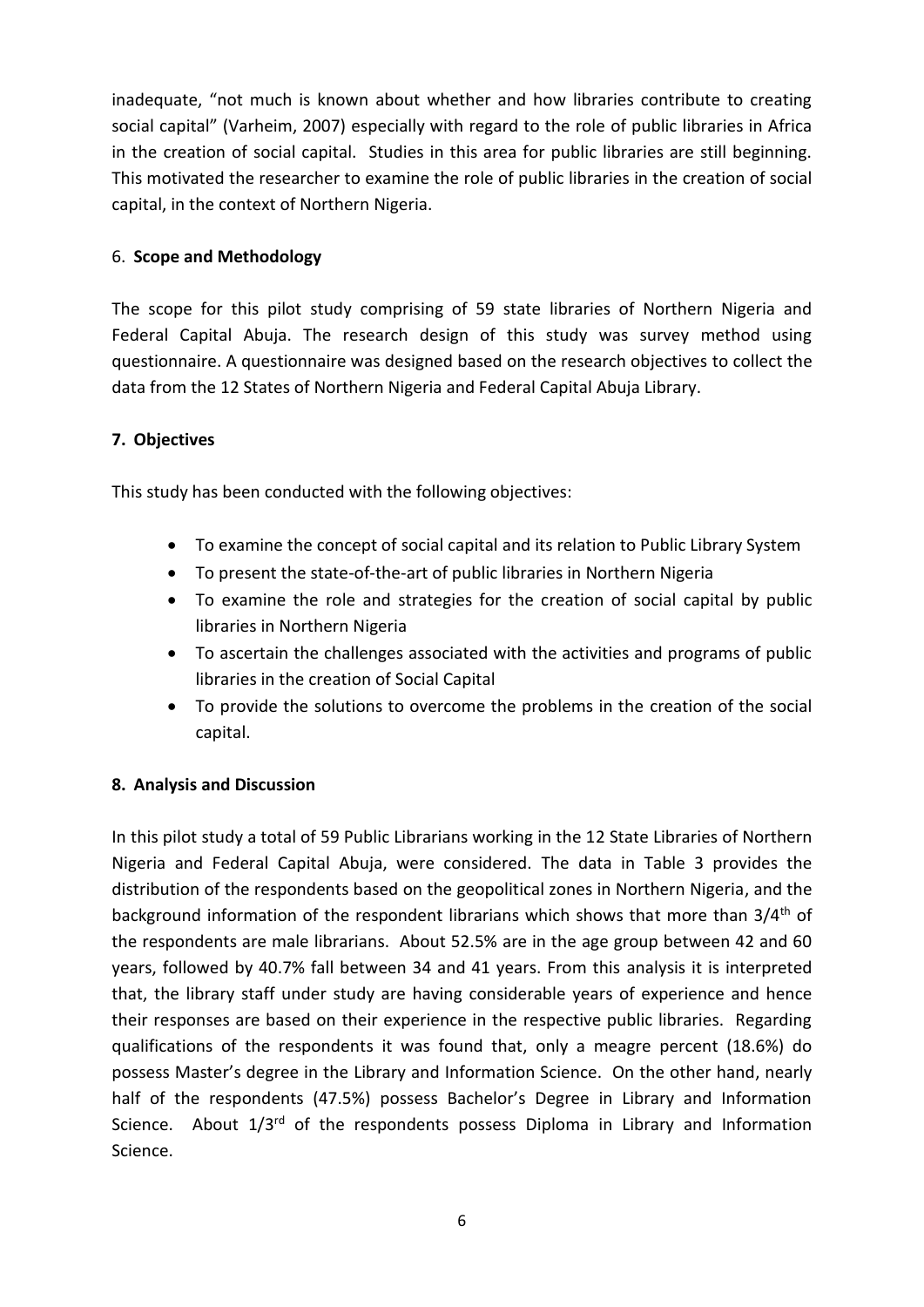| S.No           | <b>Variables</b> | <b>Description</b> | Frequency | %    |  |
|----------------|------------------|--------------------|-----------|------|--|
|                |                  | Male               | 45        | 76.3 |  |
| $\mathbf{1}$   | Gender           | Female             | 14        | 23.7 |  |
|                |                  | <b>Total</b>       | 59        | 100  |  |
|                |                  | Between 26 and     | 4         | 6.8  |  |
| $\overline{2}$ | Age              | 33 Years           |           |      |  |
|                |                  | Between 34 and     | 24        | 40.7 |  |
|                |                  | 41 Years           |           |      |  |
|                |                  | Between 42 and     | 31        | 52.5 |  |
|                |                  | 60 Years           |           |      |  |
|                |                  | <b>Total</b>       | 59        | 100  |  |
|                |                  | Diploma in LIS     | 20        | 33.9 |  |
| 3              | Qualifications   | Bachelor's in LIS  | 28        | 47.5 |  |
|                |                  | Master's in LIS    | 11        | 18.6 |  |
|                |                  | <b>Total</b>       | 59        | 100  |  |

#### **Table 3 - Background Information of Public Librarians in Northern Nigeria**

The data in Table - 4 provides the quantum of collection available in the Public Libraries of Northern Nigeria. Generally collection in public libraries are meagre and in this study it is found that more than half of the libraries under study has collection below 5000 books. On the other hand, 18.64% of libraries do have collection between 10001 and 50000 books. It is interesting to note that only two libraries have about one lakh books. In the recent years the proliferation of electronic resources are taking place throughout the world and most of the libraries irrespective of their nature and type do acquire those e-resources in large numbers to cater to the changing needs and expectation of the dynamic user community. But in this study, it is observed that a majority of the libraries (84.75%) do not have eresources in their collection.

| S.No          |                    |                         | No of            |       |
|---------------|--------------------|-------------------------|------------------|-------|
|               | <b>Description</b> | Range                   | <b>Libraries</b> | %     |
|               |                    | Below 5000 Books        | 33               | 55.93 |
|               |                    | Between 5000 and 10000  | 9                | 15.25 |
| 1             | <b>Books</b>       | Between 10001 and 50000 | 11               | 18.64 |
|               |                    | Between 50001 and One   | 4                | 6.78  |
|               |                    | Above One Lakh Books    | $\overline{2}$   | 3.39  |
|               |                    | <b>Total</b>            | 59               | 100   |
|               |                    | Below 100 Journals      | 12               | 20.34 |
| $\mathcal{P}$ |                    | Between 101 and 1000    | 26               | 44.07 |
|               | Journals           | Above 1000 Journals     | 21               | 35.59 |
|               |                    | <b>Total</b>            | 59               | 100   |
| 3             | E-                 | No E-Resources          | 50               | 84.75 |

|  | <b>Table 4 - Quantum of Collection</b> |  |
|--|----------------------------------------|--|
|--|----------------------------------------|--|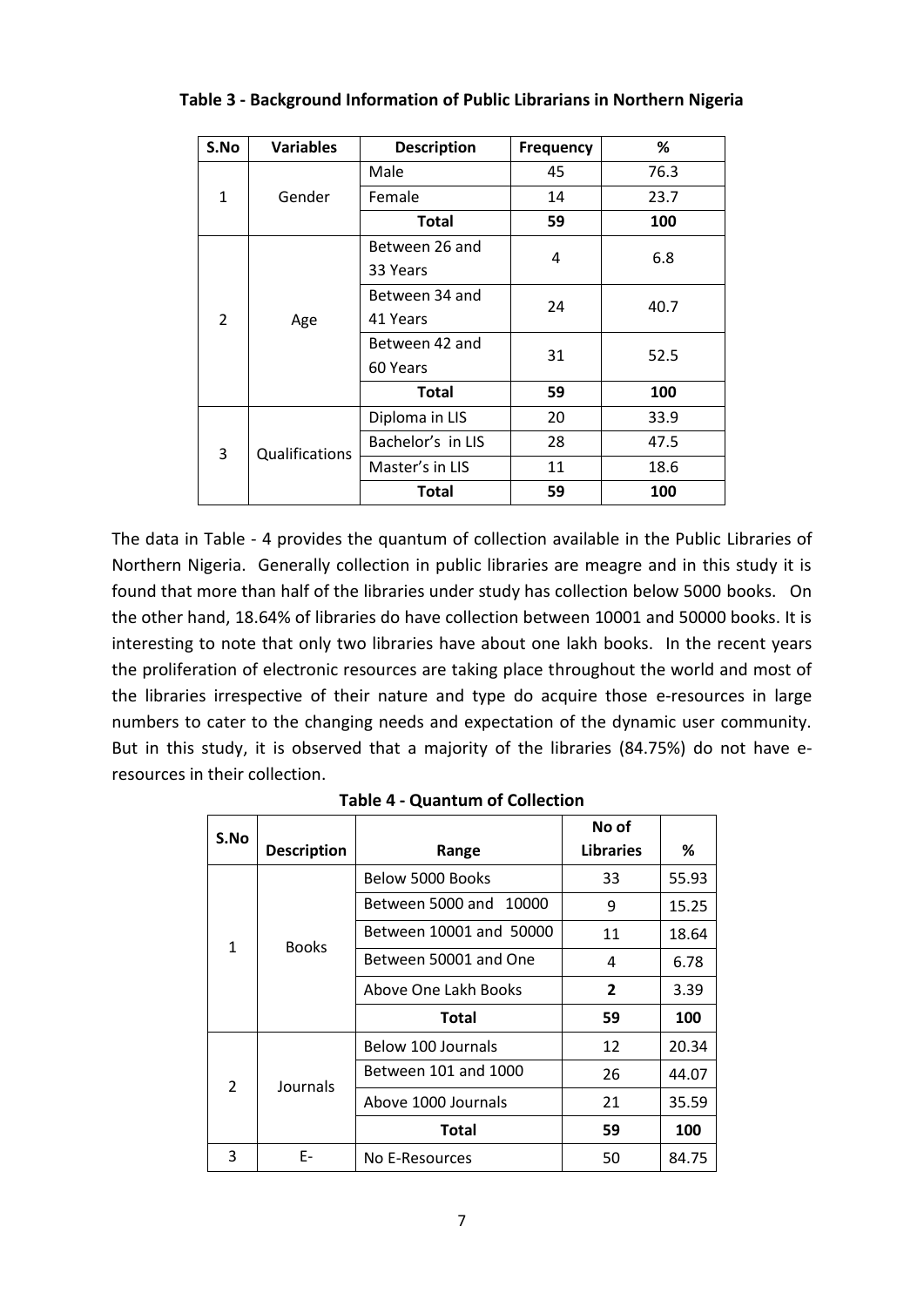| Resources | Below 1000 E-Resources |    |     |
|-----------|------------------------|----|-----|
|           | Above 1000 E-Resources |    |     |
|           | Total                  | 59 | 100 |

#### **Table 5 - Manpower in the Public Libraries in Northern Nigeria**

| S.No         |                                              |                              | No of            |       |
|--------------|----------------------------------------------|------------------------------|------------------|-------|
|              | <b>Description</b>                           | Range                        | <b>Libraries</b> | %     |
|              |                                              | Nil                          | 21               | 35.59 |
|              |                                              | One Librarian                | 6                | 10.17 |
| $\mathbf{1}$ | Librarians                                   | Between 2 and 9              |                  |       |
|              |                                              | Librarians                   | 26               | 44.07 |
|              |                                              | Above 9 Librarians           | 6                | 10.17 |
|              |                                              | <b>Total</b>                 | 59               | 100   |
|              |                                              | Nil                          | $\mathbf{1}$     | 1.69  |
|              |                                              | One Officer                  | 3                | 5.08  |
|              | Library<br>$\overline{2}$<br><b>Officers</b> | <b>Two Officers</b>          | 11               | 18.64 |
|              |                                              | Between 3 and 9              |                  |       |
|              |                                              | Librarians                   | 30               | 50.85 |
|              |                                              | Between 10 and 36            |                  |       |
|              |                                              | Librarians                   | 12               | 20.34 |
|              |                                              | Above 100 Librarians         | $\overline{2}$   | 3.39  |
|              |                                              | <b>Total</b>                 | 59               | 59    |
|              |                                              | No Supporting Staff          | 3                | 5.08  |
|              |                                              | <b>One Supporting Staff</b>  | $\overline{7}$   | 11.86 |
|              |                                              | <b>Two Supporting Staffs</b> | 14               | 23.73 |
| 3            | Supporting                                   | Between 3and 9               |                  |       |
|              | <b>Staffs</b>                                | <b>Supporting Staff</b>      | 24               | 40.68 |
|              |                                              | Above 9 Supporting           |                  |       |
|              |                                              | <b>Staffs</b>                | 11               | 18.64 |
|              |                                              | <b>Total</b>                 | 59               | 100   |

The man power position in the Public Libraries of Northern Nigeria has been provided in Table 5. Three categories of manpower has been noticed namely Librarians, Library Officers and Supporting Staff. It is observed from Table 5 that, more than 1/3rd of the Libraries do not have Librarians. On the other hand 44.07% do have Librarians ranging between 2 and 9. It is interesting to note that 6 Libraries have more than 9 Librarians.

All the Libraries have Officers with an exception to one library. It is observed that more than half of the Libraries do have officers ranging between 3 and 9 and about 1/5<sup>th</sup> of the Libraries do have Officers ranging between 10 and 36. Significantly two libraries have more than One Hundred Library Officers. For the effective functioning of the libraries, supporting staff also plays a vital role. While three Libraries do not have supporting staff, on the other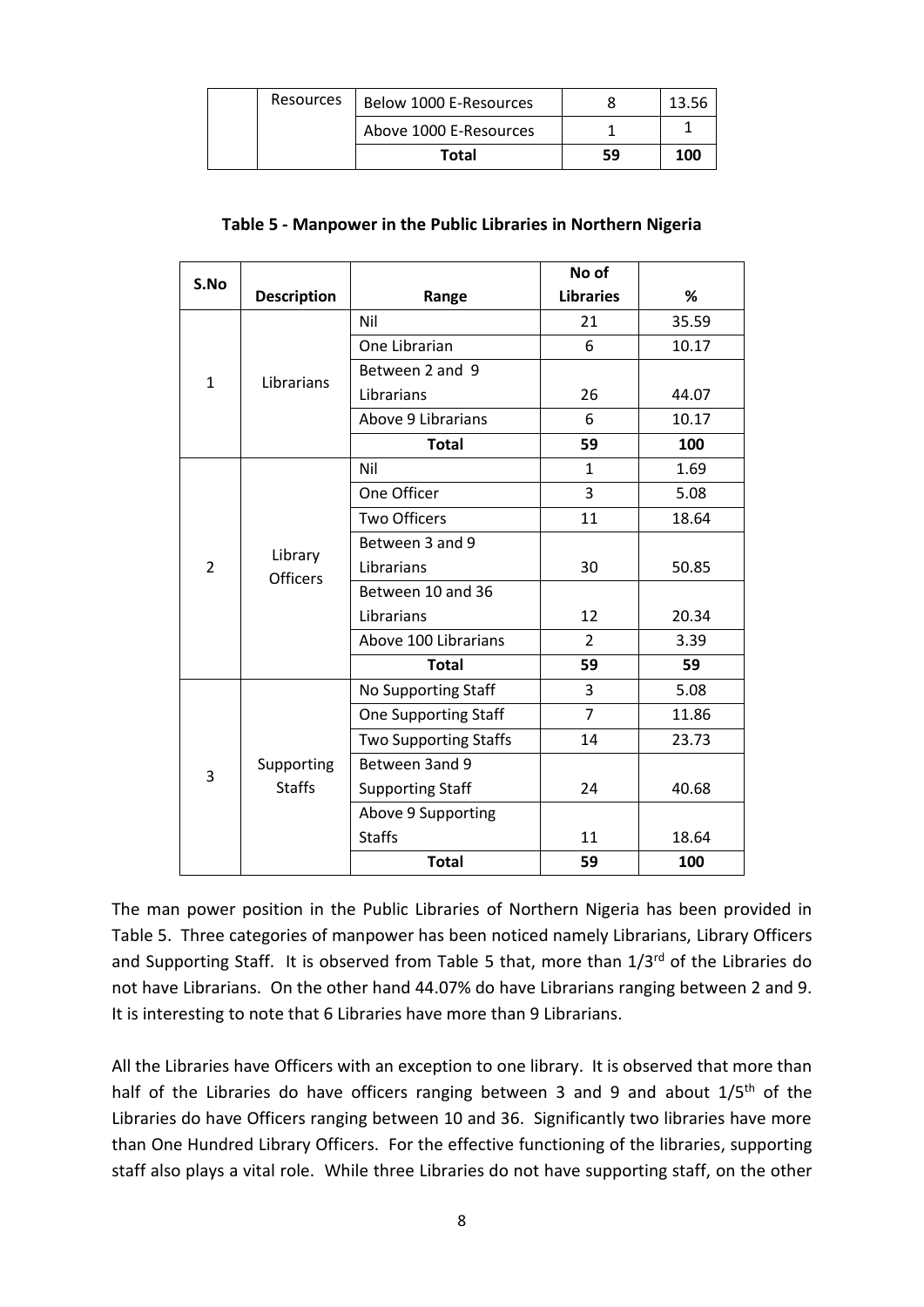hand, 40.68% (24 Libraries) do have supporting staff ranging between 3 and 9. It is interesting to note that 11 Libraries have more than 9 supporting staff.

|                | <b>Roles of Public Libraries</b>                                      |                          |                                |                          |                        |                                |       |            |                |
|----------------|-----------------------------------------------------------------------|--------------------------|--------------------------------|--------------------------|------------------------|--------------------------------|-------|------------|----------------|
| S.No           | in the creation of social                                             | SA                       | A                              | U                        | DA                     | <b>SD</b>                      | Total | <b>WAM</b> | Rank           |
|                | capital                                                               |                          |                                |                          |                        |                                |       |            |                |
| $\mathbf{1}$   | As Place for community<br>meetings                                    | 16<br>(27.12)            | 23<br>(38.98)<br>$\mathcal{C}$ | 12<br>(20.34)            | 4<br>(6.78)            | 4<br>(6.78)                    | 59    | 3.73       | 5              |
| $\overline{2}$ | Community<br>As<br>information centre                                 | 35<br>(59.32)            | 20<br>(33.9)                   | $\overline{2}$<br>(3.39) | $\mathbf{1}$<br>(1.69) | $\mathbf{1}$<br>(1.69)         | 59    | 4.47       | $\overline{2}$ |
| 3              | As a voting centre                                                    | $\mathbf{1}$<br>(1.69)   | 8<br>(13.56)<br>$\mathcal{E}$  | 13<br>(22.03)            | 19<br>(32.9)           | 18<br>(30.5)<br>1)             | 59    | 2.24       | 11             |
| $\overline{4}$ | As pleasant and inviting<br>place for reading and<br>individual study | 29<br>(49.15)            | 21<br>(35.59)<br>$\mathcal{E}$ | 6<br>(10.17)             | 3<br>(5.08)            |                                | 59    | 4.29       | 3              |
| 5              | As place for job training<br>programs                                 | 14<br>(23.73)            | 17<br>(28.81)                  | 14<br>(23.73)            | 11<br>(18.64)          | 3<br>(5.08)                    | 59    | 3.47       | $\overline{7}$ |
| 6              | As community<br>bulletin<br>boards                                    | 18<br>(30.51)            | 26<br>(44.07)<br>$\lambda$     | 11<br>(18.64)            | 3<br>(5.08)            | $\mathbf{1}$<br>(1.69)         | 59    | 3.97       | 4              |
| $\overline{7}$ | for<br>As<br>arena<br>cultural/festivals activities                   | 8<br>(13.56)             | 20<br>(33.9)                   | 16<br>(27.12)            | 10<br>(16.95)          | 5<br>(8.47)                    | 59    | 3.27       | 8              |
| 8              | film<br>As<br>documentary<br>show centre                              | 13<br>(22.03)            | 15<br>(25.42)<br>$\mathcal{E}$ | 13<br>(22.03)            | 11<br>(18.64)          | $\overline{7}$<br>(11.8)<br>6) | 59    | 3.27       | 9              |
| 9              | public<br>for<br>As<br>place<br>computer/<br>internet<br>services     | 13<br>(22.03)            | 14<br>(23.73)<br>$\mathcal{E}$ | $\overline{2}$<br>(3.39) | 10<br>(16.95)          | 20<br>(33.9)                   | 59    | 2.83       | 10             |
| 10             | providing<br>place<br>As<br>a<br>universal services                   | 33<br>(55.93)            | 23<br>(38.98)<br>$\lambda$     | 3<br>(5.08)              |                        |                                | 59    | 4.51       | $\mathbf{1}$   |
| 11             | As a place for virtual<br>meeting on the web                          | $\overline{2}$<br>(3.39) |                                | 8<br>(13.56)             | 16<br>(27.12)          | 33<br>(55.9)<br>3)             | 59    | 1.68       | 12             |
| 12             | provision of library<br>As<br>training programs                       | 19<br>(32.2)             | 14<br>(23.73)<br>$\mathcal{E}$ | 8<br>(13.56)             | 15<br>(25.42)          | 3<br>(5.08)                    | 59    | 3.53       | 6              |

#### **Table – 6 Roles of Public Libraries in the Creation of Social Capital**

Mean

 $SA =$  Strongly Agree  $A =$  Agree  $U =$  Undecided

DA = Disagree SD = Strongly Disagree WAM = Weighted Arithmetic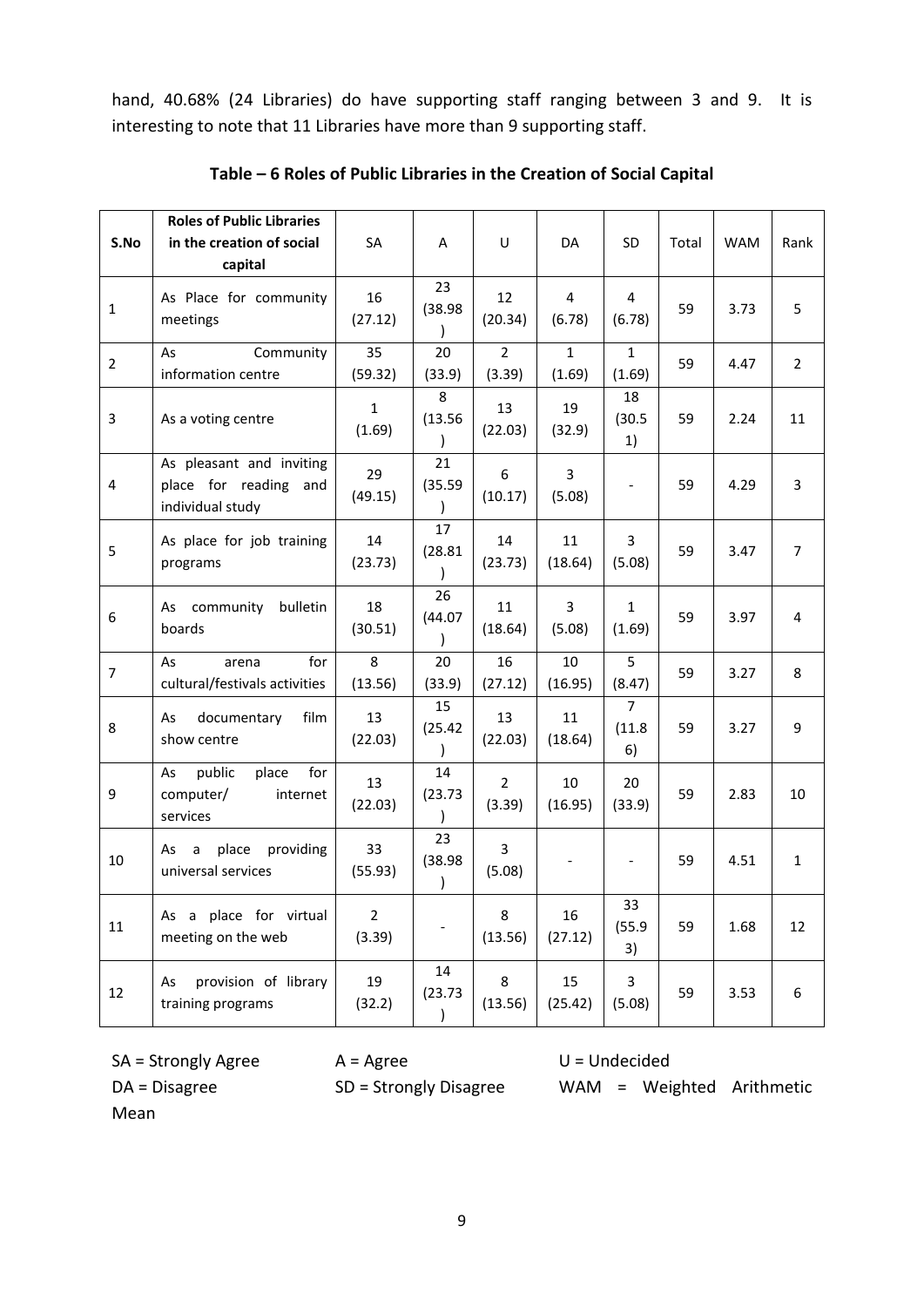The potential role of Public Libraries is to create Social Capital. In other words, public libraries contribute to the generation of social capital. In this study (Table 6) 12 roles have been identified for the Public Libraries in the Northern Nigeria that contribute for the creation of Social Capital. The respondent Librarian's opinion on the variables have been analysed on Five Point Scaling Technique, with the parameters as strongly agree, agree, undecided, disagree and strongly disagree. The variables have been ranked based on WAM (Weighted Arithmetic Mean) value. The first five variables based on the WAM value in the order of preference are as follows:

| 1. As place providing universal services                          | (4.51) |
|-------------------------------------------------------------------|--------|
| 2. As community information centre                                | (4.47) |
| 3. A pleasant and inviting place for reading and individual study | (4.29) |
| 4. As community bulletin boards                                   | (3.97) |
| 5. As a place for community meetings                              | (3.73) |

#### **8.1 Cluster Analysis for Roles of Public Libraries in the creation of Social Capital.**

The hierarchical cluster analysis has been applied for the roles of public libraries in the creation of social capital and the resulting Dendrogram is shown as Figure 1. The Dendrogram which has been derived, at 66% distance level, results in two meaningful clusters. The two clusters can be termed as:

1. Most significant roles of public libraries in the creation of social capital





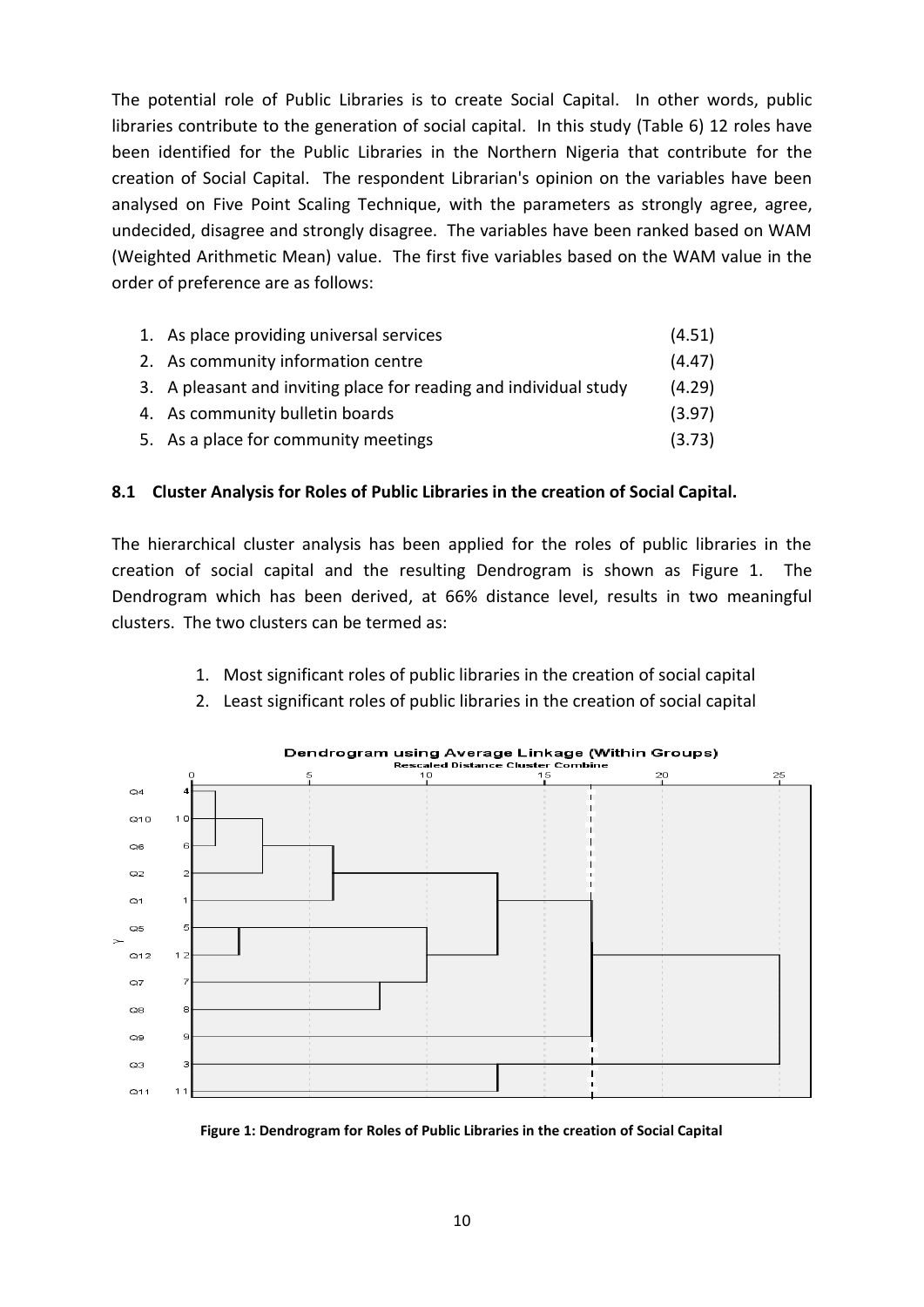#### **8.2 Cluster 1: Most significant roles of public libraries in the creation of Social Capital**

In cluster 1 (Table 6.1) ten variables have been grouped and named as most significant roles of public libraries in the creation of social capital

| Code           | Variable                                                          | Agree      | Disagree |
|----------------|-------------------------------------------------------------------|------------|----------|
| Q <sub>1</sub> | As Place for community meetings                                   | 51         | 8        |
| Q <sub>2</sub> | Community information centre                                      | 57         | 2        |
| Q4             | A pleasant and inviting place for reading and<br>individual study | 56         | 3        |
| Q <sub>5</sub> | Place for job training programs                                   | 45         | 14       |
| Q6             | As community bulletin boards                                      | 55         | 4        |
| Q7             | Arena for cultural/festivals activities                           | 44         | 15       |
| Q8             | Documentary film show centre                                      | 41         | 18       |
| Q9             | As public place for computer/ internet<br>services                | 29         | 30       |
| Q10            | As a place providing universal services                           | 59         | 0        |
| Q12            | Provision of library training programs                            | 41         | 18       |
|                | Total                                                             | 478        | 112      |
|                |                                                                   | $*_{n=59}$ |          |

| Table 6.1: Cluster I most significant roles of public libraries in the creation of social |  |
|-------------------------------------------------------------------------------------------|--|
| capital                                                                                   |  |

| Agree = 478 |  |                                                  | Disagree = $112$                |  |
|-------------|--|--------------------------------------------------|---------------------------------|--|
| Agree ratio |  | $478/59 = 8.10$                                  | Disagree ratio: $112/59 = 1.89$ |  |
|             |  | Agree and Disagree ratio $(8.10: 1.89) = 4.28:1$ |                                 |  |

The agree and disagree ratio for these variables shown in the Table 6.1 has been arrived at 4.28:1 which implies that the variables reveals most significant roles of public libraries in the creation of social capital as expressed by the respondents. Hence this cluster has been named as "*Most significant roles of public libraries in the creation of social capital".* 

**Table 6.2: Cluster II: Least significant roles of public libraries in the creation of social capital**

| Code | Variable                                  | Agree | <b>Disagree</b> |
|------|-------------------------------------------|-------|-----------------|
| Q3   | Library as a voting centre                | 22    | 37              |
| 011  | As a place for virtual meeting on the web | 10    | 49              |
|      | Total                                     | 32    | 86              |

In cluster 2 (Table 6.2) two variables have been grouped and can be named as *"Least significant roles of public libraries in the creation of social capital"*

Agree = 32 Disagree = 86 Agree ratio: 32/59 = 0.54 Disagree ratio:86/59 = 1.46 Agree and Disagree ratio (0.54:1.46) = 0.37: 1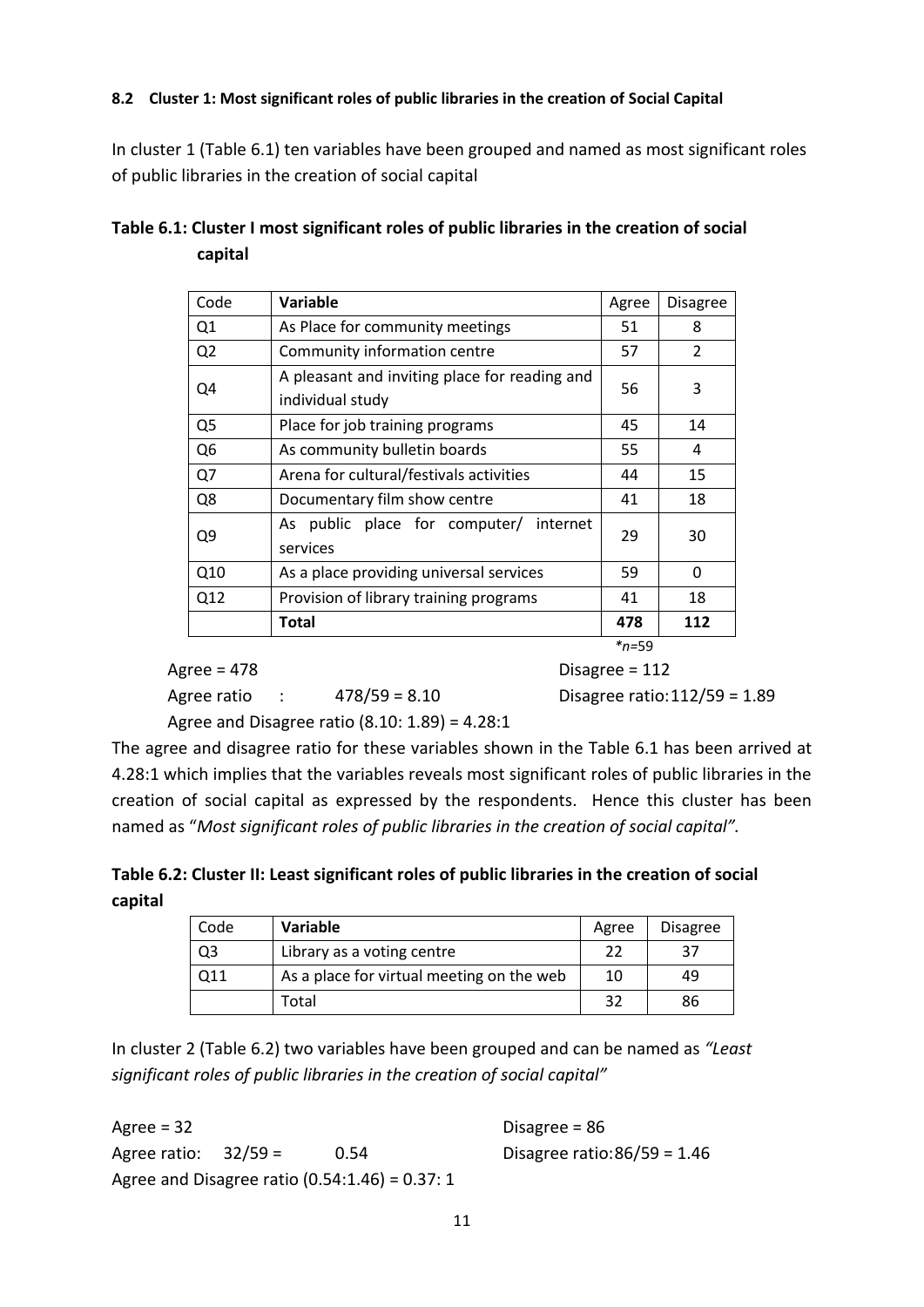The agree and disagree ratio for these variables shown in the Table 6.2 has been arrived at 0.37:1 which implies that the variables reveals least significant roles of public libraries in the creation of social capital as expressed by the respondents. Hence this cluster has been named as "Least *significant roles of public libraries in the creation of social capital".*

| <b>Reliability Statistics</b> |                        |            |  |  |  |  |  |
|-------------------------------|------------------------|------------|--|--|--|--|--|
| Cronbach's Alpha              | Cronbach's Alpha Based | N of Items |  |  |  |  |  |
|                               | on Standardized Items  |            |  |  |  |  |  |
| 0.71083                       | 0.688816               | 17         |  |  |  |  |  |

Cronbach's alpha test has been conducted to examine the reliability of multiplequestion Likert scale survey. Normally, the reliability coefficient value ranges between 0 and 1: closer to 1.0, the greater the internal consistency of the items in the scale. The value for Cronbach's alpha calculated for the 12 variables under the topic Role of public libraries in the creation of Social Capital to 0.71 which reveals that the survey variables on this topic are acceptable.

George and Mallery (2003) provide the following rules of thumb: "  $> 0.9$  – Excellent,  $> 0.8$  – Good,  $\geq$  .7 – Acceptable,  $\geq$  .6 – Questionable,  $\geq$  .5 – Poor and  $\leq$  .5 – Unacceptable".

# **9. Challenges of Public Libraries in the Creation of Social Capital**

Public Libraries in Nigeria have been facing challenges in the provision of services and in the creation of social capital as well (Opara, 2008). There are 16 challenges of public libraries in the creation of social capital which are enumerated in Table 7.

| S.No           | Challenges                                                                                                                                           | SA            | A             | U                         | DA            | SD                       | Total | <b>WAM</b> | Rank           |
|----------------|------------------------------------------------------------------------------------------------------------------------------------------------------|---------------|---------------|---------------------------|---------------|--------------------------|-------|------------|----------------|
| $\mathbf{1}$   | Lack of proper meeting<br>hall/room<br>host<br>to<br>or<br>organize<br>community<br>meetings                                                         | 21<br>(35.59) | 25<br>(42.37) | $\overline{7}$<br>(11.86) | 5<br>(8.47)   | $\mathbf{1}$<br>(1.69)   | 59    | 1.98       | 14             |
| $\overline{2}$ | Non availability of open<br>space for festival, social<br>gatherings<br>and<br>parking<br>spaces                                                     | 13<br>(22.03) | 27<br>(45.76) | 13<br>(22.03)             | 5<br>(8.47)   | $\mathbf{1}$<br>(1.69)   | 59    | 2.22       | 9              |
| 3              | Inadequate furniture<br>for<br>reading and meetings                                                                                                  | 17<br>(28.81) | 17<br>(28.81) | 13<br>(22.03)             | 11<br>(18.64) | $\mathbf{1}$<br>(1.69)   | 59    | 2.36       | 5              |
| $\overline{4}$ | Traditional library layout<br>un-conducive<br>and<br>atmosphere of the library<br>environment to provide<br>library<br>programs<br>and<br>activities | 9<br>(15.25)  | 24<br>(40.68) | 18<br>(30.51)             | 6<br>(10.17)  | $\overline{2}$<br>(3.39) | 59    | 2.46       | $\overline{2}$ |
| 5              | of<br>Lack<br>community<br>of<br>library<br>awareness<br>functions and services                                                                      | 13<br>(22.03) | 25<br>(42.37) | 15<br>(25.42)             | 4<br>(6.78)   | 2<br>(3.39)              | 59    | 2.27       | 8              |

**Table – 7 Challenges of Public Libraries in the creation of Social Capital**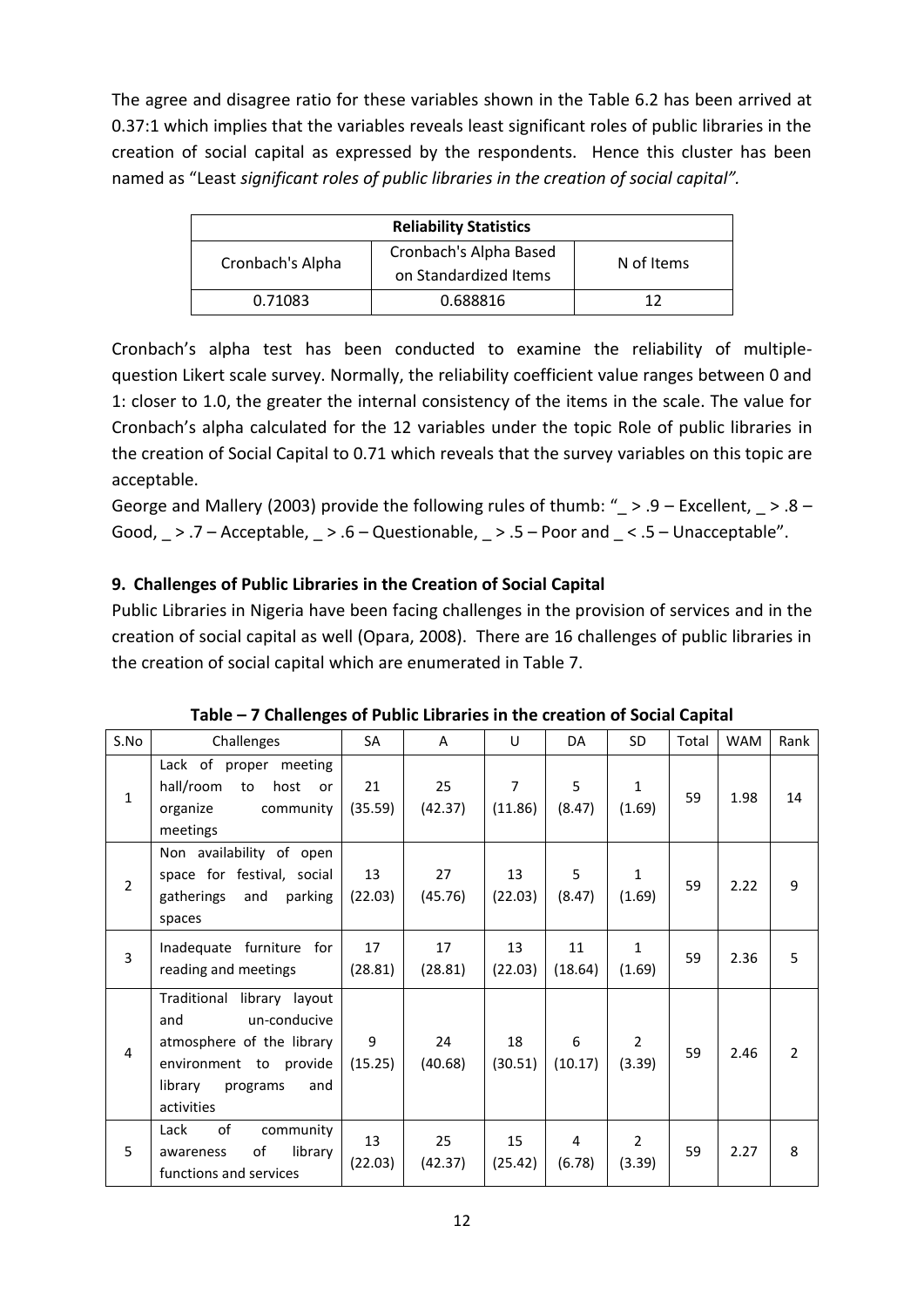| 6              | Inconvenience distance of<br>library<br>from<br>the<br>the<br>community members                                                            | 10<br>(16.95) | 18<br>(30.51) | 20<br>(33.9)  | 5<br>(8.47)              | 6<br>(10.17)             | 59 | 2.64 | $\mathbf{1}$   |
|----------------|--------------------------------------------------------------------------------------------------------------------------------------------|---------------|---------------|---------------|--------------------------|--------------------------|----|------|----------------|
| $\overline{7}$ | Inadequate and out of date<br>of library collections                                                                                       | 17<br>(28.81) | 25<br>(42.37) | 11<br>(18.64) | 6<br>(10.17)             |                          | 59 | 2.10 | 11             |
| 8              | of<br>Lack<br>governments'<br>concern towards library                                                                                      | 17<br>(28.81) | 22<br>(37.29) | 15<br>(25.42) | 5<br>(8.47)              |                          | 59 | 2.14 | 10             |
| 9              | <b>ICTs</b><br>Inadequate<br>infrastructure and facilities<br>for library services and<br>programs                                         | 14<br>(23.73) | 25<br>(42.37) | 12<br>(20.34) | 5<br>(8.47)              | 3<br>(5.08)              | 59 | 2.29 | $\overline{7}$ |
| 10             | of<br>Lack<br>library<br>understanding and role to<br>be played in the services<br>and programs contributing<br>to social capital creation | 14<br>(23.73) | 22<br>(37.29) | 16<br>(27.12) | 5<br>(8.47)              | $\overline{2}$<br>(3.39) | 59 | 2.31 | 6              |
| 11             | Inadequate<br>financial<br>support for public libraries<br>to provide resources and<br>facilities for social capital<br>activities         | 21<br>(35.59) | 26<br>(44.07) | 12<br>(20.34) |                          |                          | 59 | 1.85 | 16             |
| 12             | Limited<br>library<br>working<br>days and working hours                                                                                    | 11<br>(18.64) | 23<br>(38.98) | 17<br>(28.81) | 6<br>(10.17)             | 2<br>(3.39)              | 59 | 2.41 | 4              |
| 13             | children's'<br>Lack<br>of<br>materials and facilities                                                                                      | 15<br>(25.42) | 29<br>(49.15) | 12<br>(20.34) | 3<br>(5.08)              | $\overline{\phantom{a}}$ | 59 | 2.05 | 13             |
| 14             | Lack of constant power<br>supply to support library<br>services and programs                                                               | 18<br>(30.51) | 29<br>(49.15) | 8<br>(13.56)  | $\overline{3}$<br>(5.08) | $\mathbf{1}$<br>(1.69)   | 59 | 1.98 | 15             |
| 15             | Poor ICT knowledge,<br>its<br>compliance and lack of<br>internet facilities                                                                | 13<br>(22.03) | 33 (55.93)    | 9<br>(15.25)  | 3<br>(5.08)              | $\mathbf{1}$<br>(1.69)   | 59 | 2.08 | 12             |
| 16             | Inability of the<br>library<br>heads to adopt strategies<br>the<br>for<br>social<br>capital<br>activities                                  | 10<br>(16.95) | 25<br>(42.37) | 16<br>(27.12) | 3<br>(5.08)              | 5<br>(8.47)              | 59 | 2.46 | $\overline{3}$ |

The respondent Librarian's opinion on the variables have been analysed on Five Point Scaling Technique, in the parameters as strongly agree, agree, undecided, disagree and strongly disagree. The variables have been ranked based on WAM (Weighted Arithmetic Mean) value. The first five variables based on the WAM value in the order of preference are as follows:

- 1. Inconvenience distance of the library from the community members (2.64)
- 2. Traditional library layout and un-conducive atmosphere of the library
- 3. environment to provide library programs and activities (2.46)
- 4. Inability of the library heads to adopt strategies for the social capital activities (2.46)
- 5. Limited library working days and working hours (2.41)
- 6. Inadequate furniture for reading and meetings (2.36)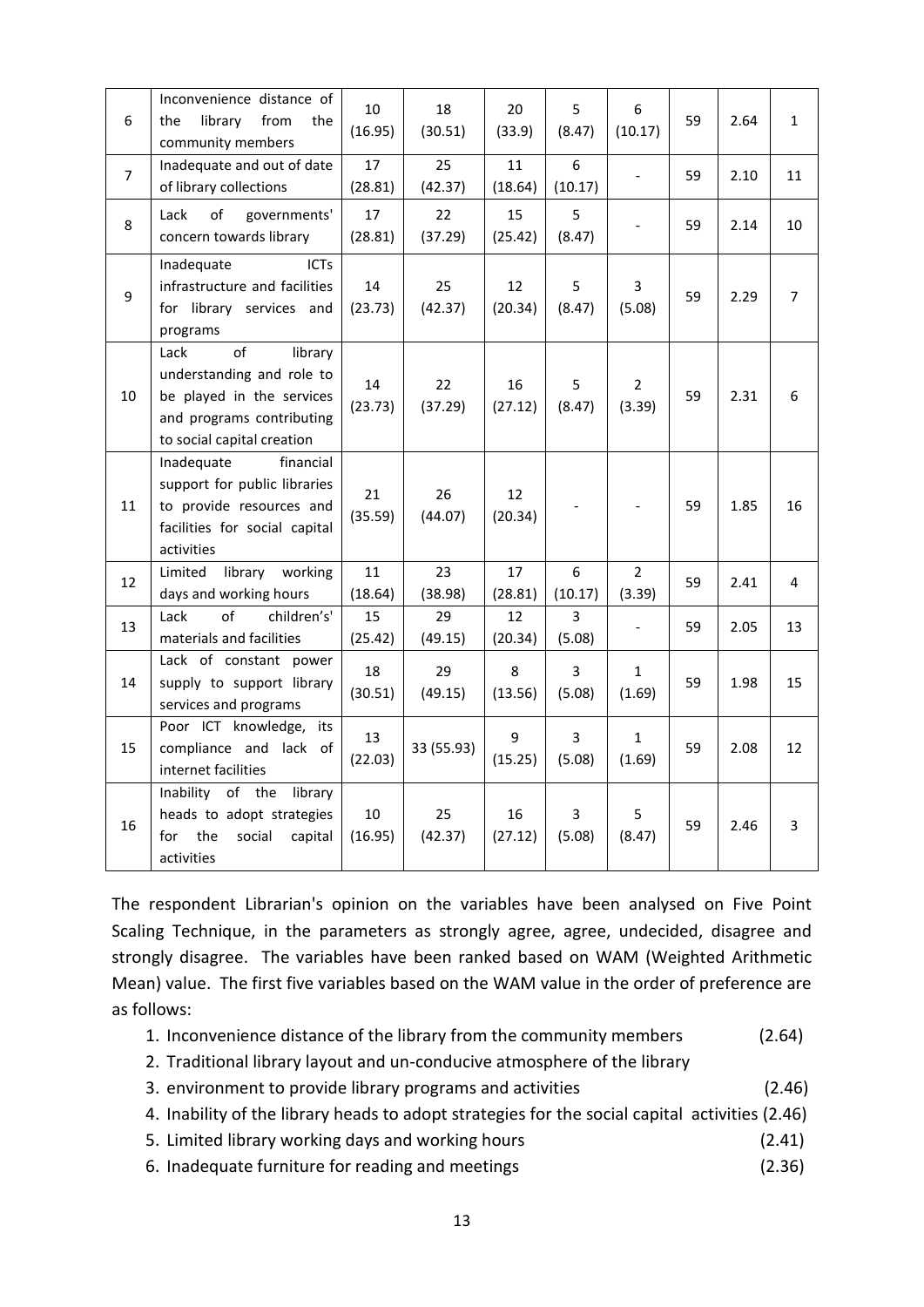#### **9.1 Cluster Analysis for Challenges of Public Libraries in the creation of Social Capital**



**Figure 2 Dendrogram for Challenges of Public Libraries in the creation of Social Capital**

The hierarchical cluster analysis has been applied for the challenges of public libraries in the creation of social capital and the Dendrogram is shown as figure 2. The Dendrogram which has been derived at 84% distance level results in three meaningful clusters. The three clusters can be termed as:

- 1. Physical facilities challenges
- 2. ICT and Library environment challenges
- 3. Managerial Challenges

# **9.1.1 Cluster I: Physical Facilities Challenges of Public Libraries in the Creation Of Social Capital**

In cluster 1 (Table 7.1) five variables have been grouped and named as Physical facilities challenges of public libraries in the creation of social capital

## **Table 7.1: Cluster I: Physical facilities challenges of public libraries in the creation of social capital**

| Code | Variable                                                                             | Agree | Disagree |
|------|--------------------------------------------------------------------------------------|-------|----------|
| Q80  | Lack of proper meeting hall/room to host or organize<br>community meetings           | 53    | 6        |
| Q81  | Non availability of open space for festival, social<br>gatherings and parking spaces |       | 6        |
| Q82  | Inadequate furniture for reading and meetings                                        | 47    | 12       |
| Q86  | Inadequate and out of date of library collections                                    | 53    | 6        |
| Q88  | Inadequate ICTs infrastructure and facilities for<br>library services and programs   | 51    | 8        |
|      | Total                                                                                | 257   | 38       |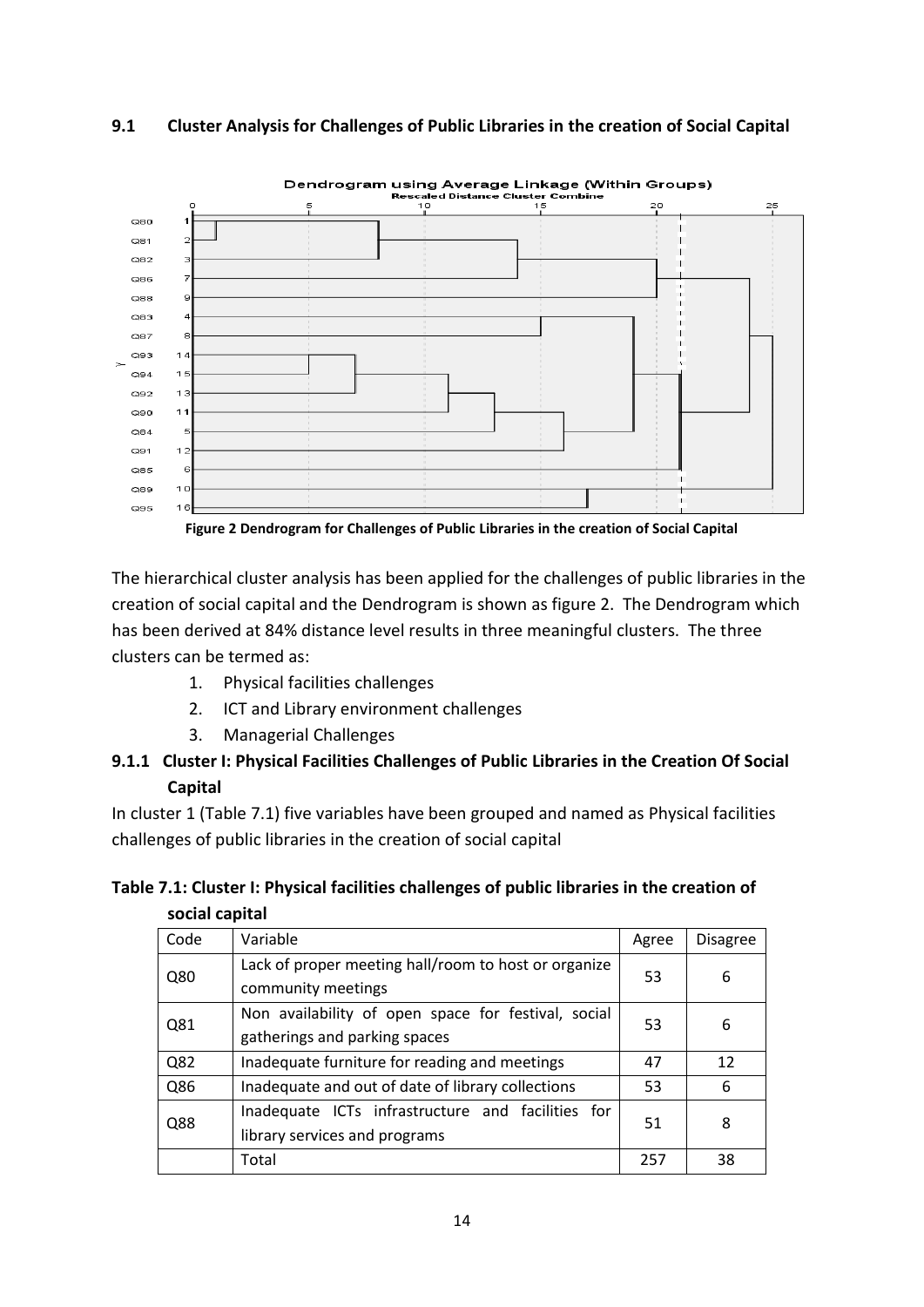Agree = 257 Disagree = 38 Agree ratio: 257/59 = 4.36 Disagree ratio:38/59 = 0.64 Agree and Disagree ratio (4.36:0.64) = 6.81: 1

The agree and disagree ratio has been arrived at 6.81:1 which implies that these variables representing physical facilities that offer most significant challenges for public libraries of Northern Nigeria in the creation of social capital. Therefore it is named as *"Physical facilities Challenges of public libraries in the creation of social capital"*

# **9.1.2 Cluster Ii: Cluster Ii: ICT and Library Environment Challenges of Public Libraries in the Creation of Social Capital**

In the Cluster II (Table 7.2) 9 variables have been grouped and named as ICT and Library environment challenges of public libraries in the creation of Social Capital.

## **Table 7.2: Cluster II: ICT and Library environment challenges of public libraries in the creation of social capital**

| Code | Variable                                                               | Agree | <b>Disagree</b> |  |
|------|------------------------------------------------------------------------|-------|-----------------|--|
| Q83  | Traditional library layout and un-conducive atmosphere of the library  |       | 8               |  |
|      | environment to provide library programs and activities                 | 51    |                 |  |
| Q84  | Lack of community awareness of library functions and services          | 53    | 6               |  |
| Q85  | Inconvenience distance of the library from the community members       | 48    | 11              |  |
| Q87  | Lack of governments' concern towards library                           | 54    | 5               |  |
| Q90  | Inadequate financial support for public libraries to provide resources |       |                 |  |
|      | and facilities for social capital activities                           | 59    |                 |  |
| Q91  | Limited library working days and working hours                         | 51    | 8               |  |
| Q92  | Lack of children's' materials and facilities                           | 56    | 3               |  |
| Q93  | Lack of constant power supply to support library services and          | 55    | 4               |  |
|      | programs                                                               |       |                 |  |
| Q94  | Poor ICT knowledge, its compliance and lack of internet facilities     | 55    | 4               |  |
|      | Total                                                                  | 482   | 49              |  |

Agree = 482 Disagree = 49 Agree ratio: 482/59 = 8.17 Disagree ratio:49/59 = 0.83 Agree and Disagree ratio (8.17:0.83) = 9.84: 1

The agree and disagree ratio has been calculated at 9.84:1 which implies that these variables representing ICT and Library environment challenges for public libraries of Northern Nigeria in the creation of social capital. Therefore it is named as "*ICT and Library environment challenges of public libraries in the creation of social capital"*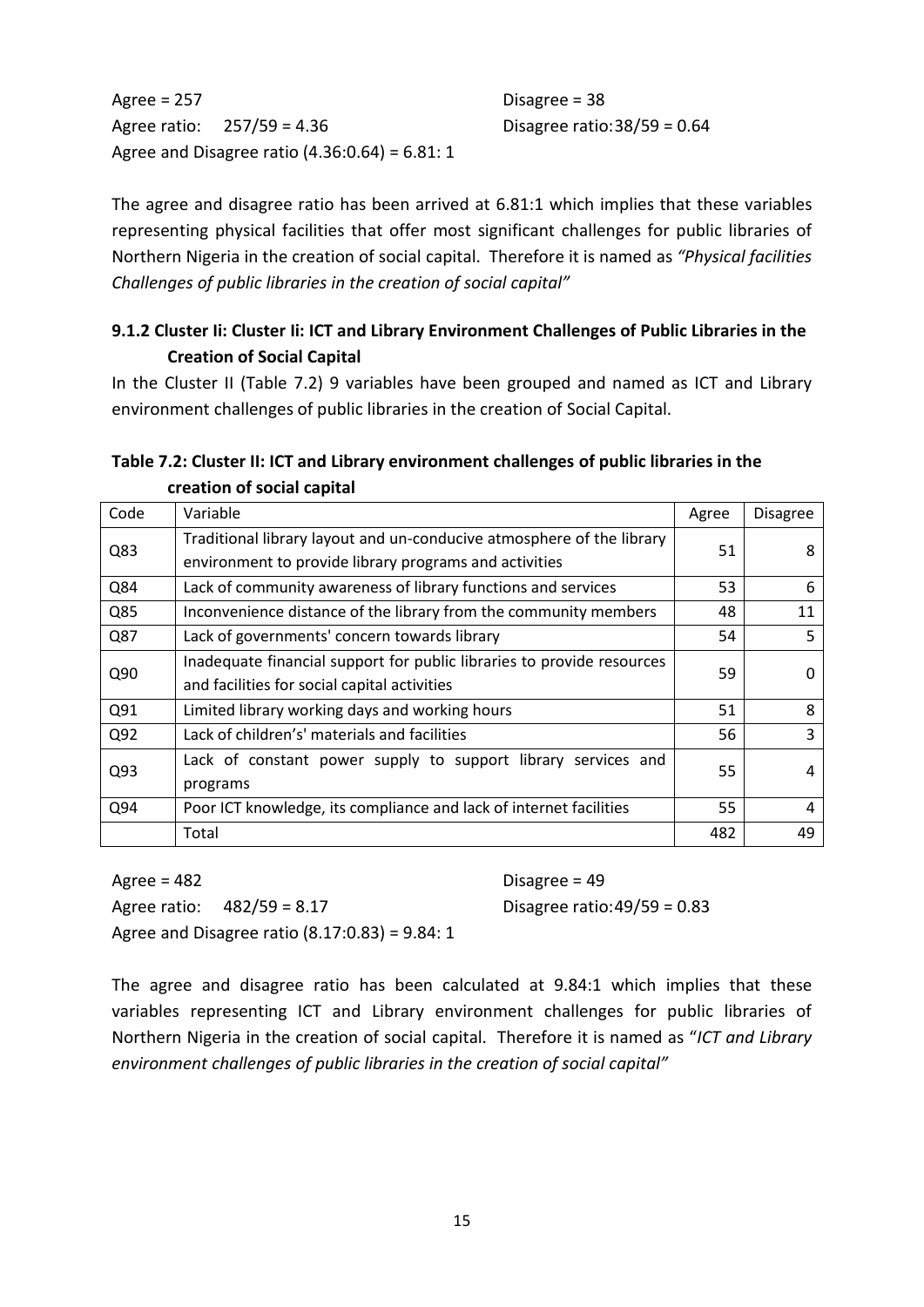# **9.1.3 Cluster III: Managerial Challenges of Public Libraries in the Creation Of Social Capital**

IN Cluster III (Table 5.3) two variables have been grouped and named as managerial challenges of public libraries in the creation of Social Capital.

**Table 7.3: Cluster III: Managerial Challenges of public libraries in the creation of social capital**

| Code | Variable                                               | Agree | <b>Disagree</b> |
|------|--------------------------------------------------------|-------|-----------------|
|      | Lack of library understanding and role to be played    |       |                 |
| Q89  | in the services and programs contributing to social    | 52    |                 |
|      | capital creation                                       |       |                 |
| Q95  | Inability of the library heads to adopt strategies for | 51    |                 |
|      | the social capital activities                          |       |                 |
|      | Total                                                  | 103   | 15              |

Agree = 103 Disagree = 15 Agree ratio: 103/59 = 1.75 Disagree ratio:15/59 = 0.25 Agree and Disagree ratio  $(1.75:0.25) = 7:1$ 

The agree and disagree ratio has been arrived at 7:1 which implies that these variables representing Managerial Challenges for public libraries of Northern Nigeria in the creation of social capital. Therefore it is named as "*Managerial Challenges of public libraries in the creation of social capital"*

# **10. Solutions to Overcome the Problems In the Creation of Social Capital**

| S.No           |                                                                                                                 | SA            | A             | U             | DA            | <b>SD</b>              | Total | <b>WAM</b> | Rank           |
|----------------|-----------------------------------------------------------------------------------------------------------------|---------------|---------------|---------------|---------------|------------------------|-------|------------|----------------|
| $\mathbf{1}$   | of<br>Provision<br>meeting<br>rooms/halls<br>host or<br>to<br>community<br>organize<br>meetings                 | 17<br>(28.81) | 25<br>(42.37) | 8<br>(13.56)  | 9<br>(15.25)  |                        | 59    | 2.15       | 4              |
| $\overline{2}$ | Provision of open<br>space<br>for<br>festivals,<br>social<br>gatherings and parking                             | 10<br>(16.95) | 27<br>(45.76) | 14<br>(23.73) | 7<br>(11.86)  | $\mathbf{1}$<br>(1.69) | 59    | 2.36       | $\overline{2}$ |
| 3              | Provision<br>of<br>adequate<br>furniture for meetings and<br>movable<br>furniture<br>readings                   | 19<br>(32.2)  | 22<br>(37.29) | 8<br>(13.56)  | 10<br>(16.95) |                        | 59    | 2.15       | 5              |
| 4              | of<br>Provision<br>adequate<br>collections<br>library<br>and<br>facilities<br>including<br>children's materials | 19<br>(32.2)  | 27<br>(45.76) | 10<br>(16.95) | 3<br>(5.08)   |                        | 59    | 1.95       | 8              |

**Table – 8 Solutions to overcome the problems in the creation of social capital**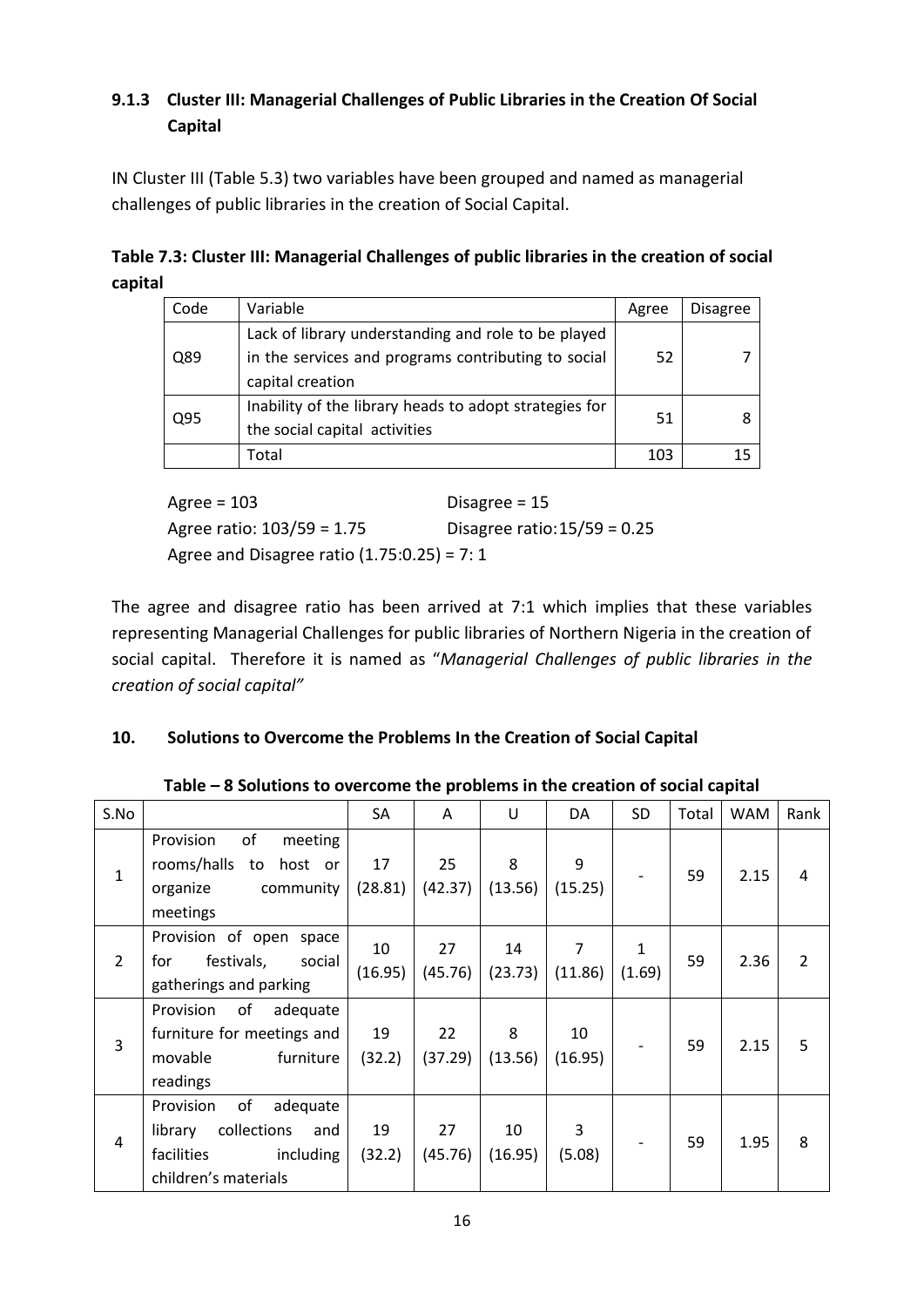| 5              | of<br><b>ICTs</b><br>Provision<br>infrastructure and facilities<br>for library services and<br>programs                            | 29<br>(49.15) | 26<br>(44.07) | 4<br>(6.78)   |                          |                          | 59 | 1.58 | 9              |
|----------------|------------------------------------------------------------------------------------------------------------------------------------|---------------|---------------|---------------|--------------------------|--------------------------|----|------|----------------|
| 6              | Provision<br>of<br>adequate<br>financial support to public<br>libraries                                                            | 17<br>(28.81) | 31<br>(52.54) | 6<br>(10.17)  | 5<br>(8.47)              |                          | 59 | 1.98 | $\overline{7}$ |
| $\overline{7}$ | of<br>Extension<br>library<br>working days and working<br>hours                                                                    | 13<br>(22.03) | 19<br>(32.2)  | 20<br>(33.9)  | 6<br>(10.17)             | $\mathbf{1}$<br>(1.69)   | 59 | 2.37 | $\mathbf{1}$   |
| 8              | of<br>Provision<br>constant<br>power supply to support<br>services<br>library<br>and<br>programs                                   | 11<br>(18.64) | 30<br>(50.85) | 14<br>(23.73) | 3<br>(5.08)              | $\mathbf{1}$<br>(1.69)   | 59 | 2.20 | 3              |
| 9              | Provision of enough ICT<br>facilities<br>and<br>qualified<br>library personnel to handle<br>for<br>effective<br>them<br>activities | 17<br>(28.81) | 27<br>(45.76) | 10<br>(16.95) | $\overline{3}$<br>(5.08) | $\overline{2}$<br>(3.39) | 59 | 2.08 | 6              |

In this study 9 variables have been considered as the possible solutions to overcome the problems in the creation of Social Capital. The respondent Librarian's opinion on the variables have been analysed on Five Point Scaling Technique, in the parameters as strongly agree, agree, undecided, disagree and strongly disagree. The variables have been ranked based on WAM (Weighted Arithmetic Mean) value. The first five variables based on the WAM value in the order of preference are as follows:

- **1.** Extension of library working days and working hours (2.37)
- **2.** Provision of open space for festivals, social gatherings and parking (2.36)
- **3.** Provision of constant power supply to support library services and programs (2.20)
- **4.** Provision of meeting rooms/halls to host or organize community meetings (2.15)
- **5.** Provision of adequate furniture for meetings and movable furniture readings (2.15)

## **11. Suggestions**

From the foregoing analysis of public libraries in Northern Nigeria and their role, challenges comprising of physical facilities, ICT and Library environment challenges and managerial challenges that come in the way of the creation of Social Capital, the following suggestions have been enumerated:

■ In view of the present conditions prevailing in public libraries in Northern Nigeria, three major strategies have been suggested for the creation of Social Capital. Firstly public libraries can collaborate with voluntary associations to participate in the local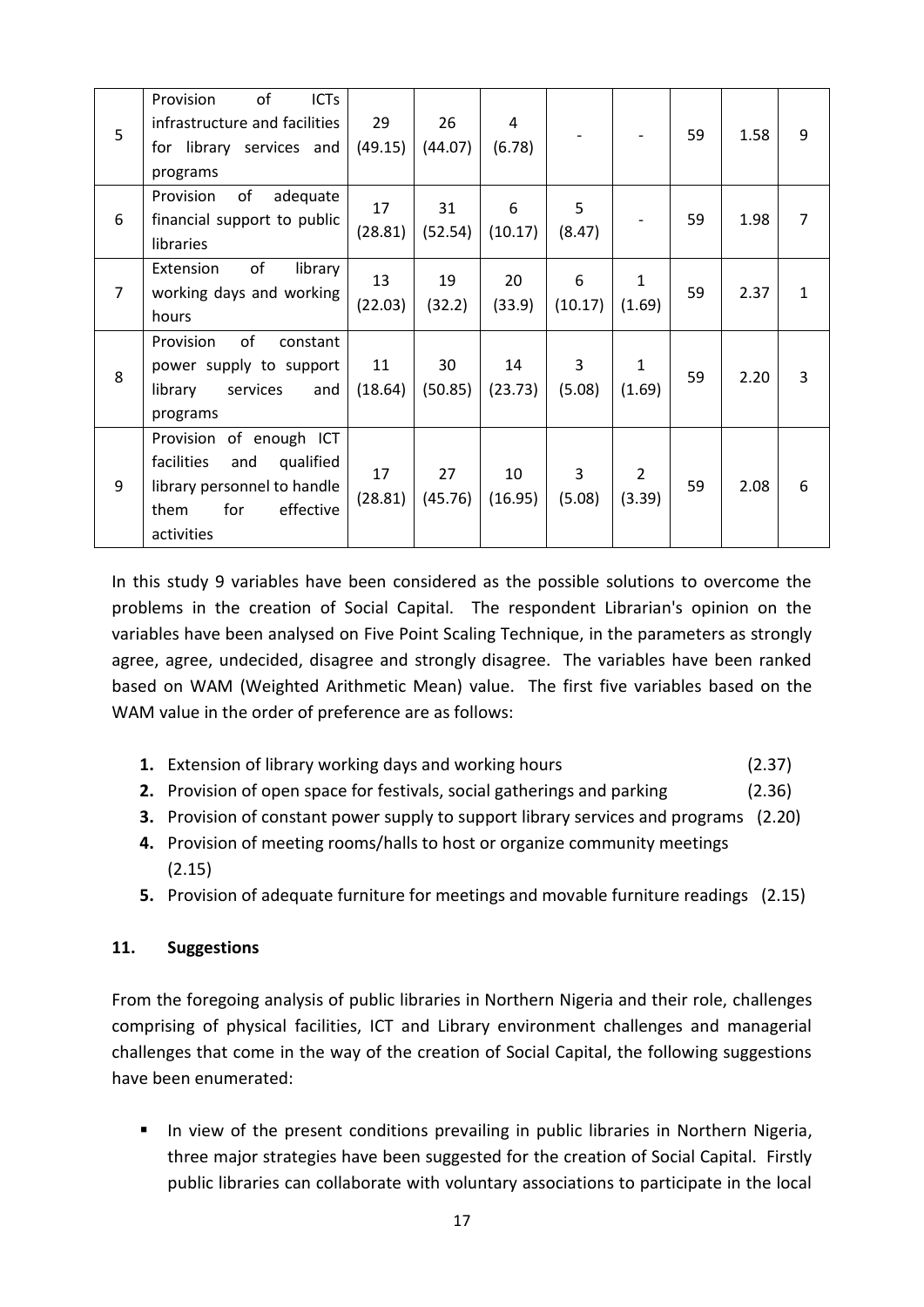community activities. Secondly they can develop their capacity as informal meeting places for public. Thirdly they can create social capital as providers of universal services to the public at large.

- Considering the importance of Social Capital creation and its possible benefits, it is suggested to convene annual meeting of all the public library heads / directors / librarians to meet and share ideas and provide constructive framework for the delivery of information services and products and in the direction of creating Social Capital and to carry out their role in the relation building.
- In view of the significant role of library staff including the heads of the libraries in the creation of Social Capital, it is suggested that more qualified staff need to be appointed including computer scientists.
- Considering the need for the provision of innovative and outreach services by public libraries to design and implement certain programs to promote the growth and support their communities, it is suggested that public libraries in Northern Nigeria can collaborate with experts on various fields such as health, environment, internet, banking, marketing etc., to drive community growth and sustainable development.

## **12. Conclusion**

From the point of future of Librarianship in Nigeria, there is need for librarians to be prepared to take the future. Librarians are passing through transformation, both in terms of the social infrastructure they provide and a variety of services offered. They have an important role in the development and maintenance of a democratic society by giving the individual access to a wide variety range of knowledge, ideas and options. They build social capital by providing public places where people can come together to work toward personal or community goals. They provide resources that enable people and groups to establish and nurture relationships, and they also facilitate people from different groups and perspectives coming together in pursuit of common goals.

## **Acknowledgements**

We are grateful to Prof. B.Ramesh Babu, Professor (*Retd.*) University of Madras, Chennai, for his help and constructive comments in the preparation of this article. Special thanks to Dr.B.Elango, Librarian, IFET College of Engineering, Villupuram, Tamil Nadu, India.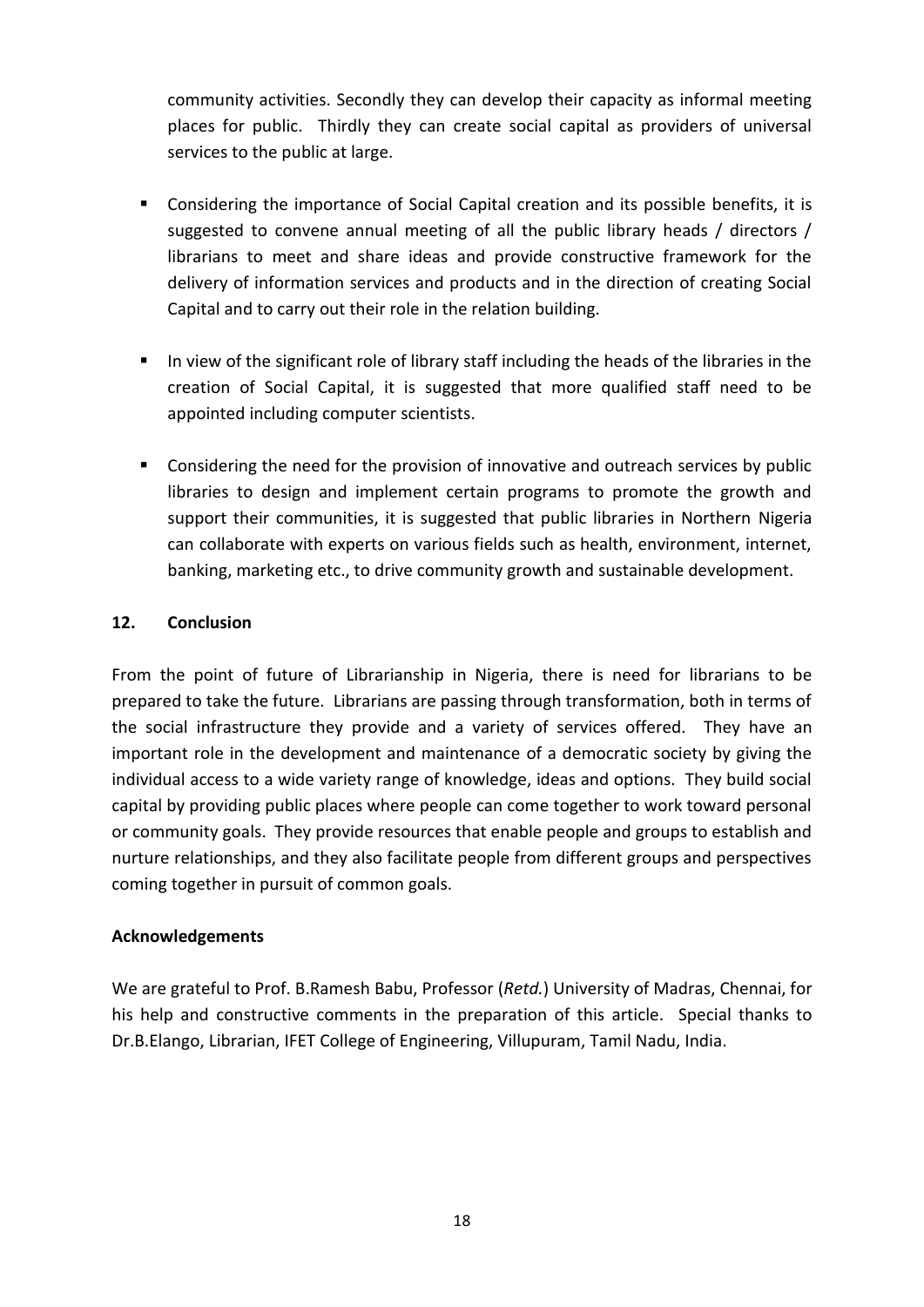#### **REFERENCES**

Abubakar, M. B. (2013), Poverty Alleviation Through Strategic Public Library Services in Nigeria in the 21st century; *A Model, International federation of Library Associations and Institutions* 39 (1) pp. 4-14.

Adebayo, O. E., Nasarawa, A. & Wilfred, M. O. (2003). "Forty Years of Public Library Service to Nigeria: Past, Present and the Future". In S. O. Olajire eds., Forty years of library services in Nigeria. Ikofa: *NLA Publishers*

Available at:<https://doi.org/10.1108/07378830910988504>

Feguson, S. (2012), Are Public Libraries Developers of Social Capital? A Review of their Contribution and Attempts to Demonstrate it, *The Autralian Library Journal*, 61 (1), pp. 22- 33.

Ferguson, S (2012), Are Public Libraries Developers of Social Capital? A Review of Their Contribution and Attempts to Demonstrate it, *The Australian Library Journal,* 61(1) pp. 22-32

from [http://www.unesco.org/webworld/libraries/manifiestoes/librarian.htm.](http://www.unesco.org/webworld/libraries/manifiestoes/librarian.htm)

George, D., & Mallery, P. (2003). SPSS for Windows step by step: A simple guide and reference. 11.0 update, Ed4, Boston: Allyn & Bacon.

Griffis, M. R and Johnson, C. A. (2013), Social Capital and Inclusion in Rural Public Libraries: A Qualitative Approach. *Journal of Library and Information Science*, 46(2) pp. 96- 109.

Hanifan, L. J. (1916), The Rural School Community Centre, *Annals of the Academy of Political and Social Science*, 67 pp. 130-138

IFLA (1994), "IFLA/UNESCO Public Library Manifesto 1994". Available at: <https://www.ifla.org/publications/iflaunesco-public-library-manifesto-1994>

Kerry (2004), Changing Public Library Service Delivery to Rural Communities in England, *New Library World*, 105 (1206/1207) pp.400-409.

Ladan, Abubakar, Rajendran P & Auyo, Musa Abdu (2019). Public Library system and services in Nigeria: Future Perspectives. In *Future Libraries and Future of Libraries*, ed by M. Doraswamy, B. Ramesh Babu and Raavi Sarada. (pp. 26-33) Vijayawada: Andhra Pradesh Library Association.

Librarians' Registration Council of Nigeria (LRCN) (2015), "Reports on the State of Public Libraries and the contract of the contract of the contract of the contract of the contract of the contract of the contract of the contract of the contract of the contract of the contract of the contract of the contract of [https://www.lrcn.gov.ng/Report%20On%20The%20State%20Of%20Public%20Lib%20In%20](https://www.lrcn.gov.ng/Report%20On%20The%20State%20Of%20Public%20Lib%20In%20Nig.pdf) [Nig.pdf](https://www.lrcn.gov.ng/Report%20On%20The%20State%20Of%20Public%20Lib%20In%20Nig.pdf)